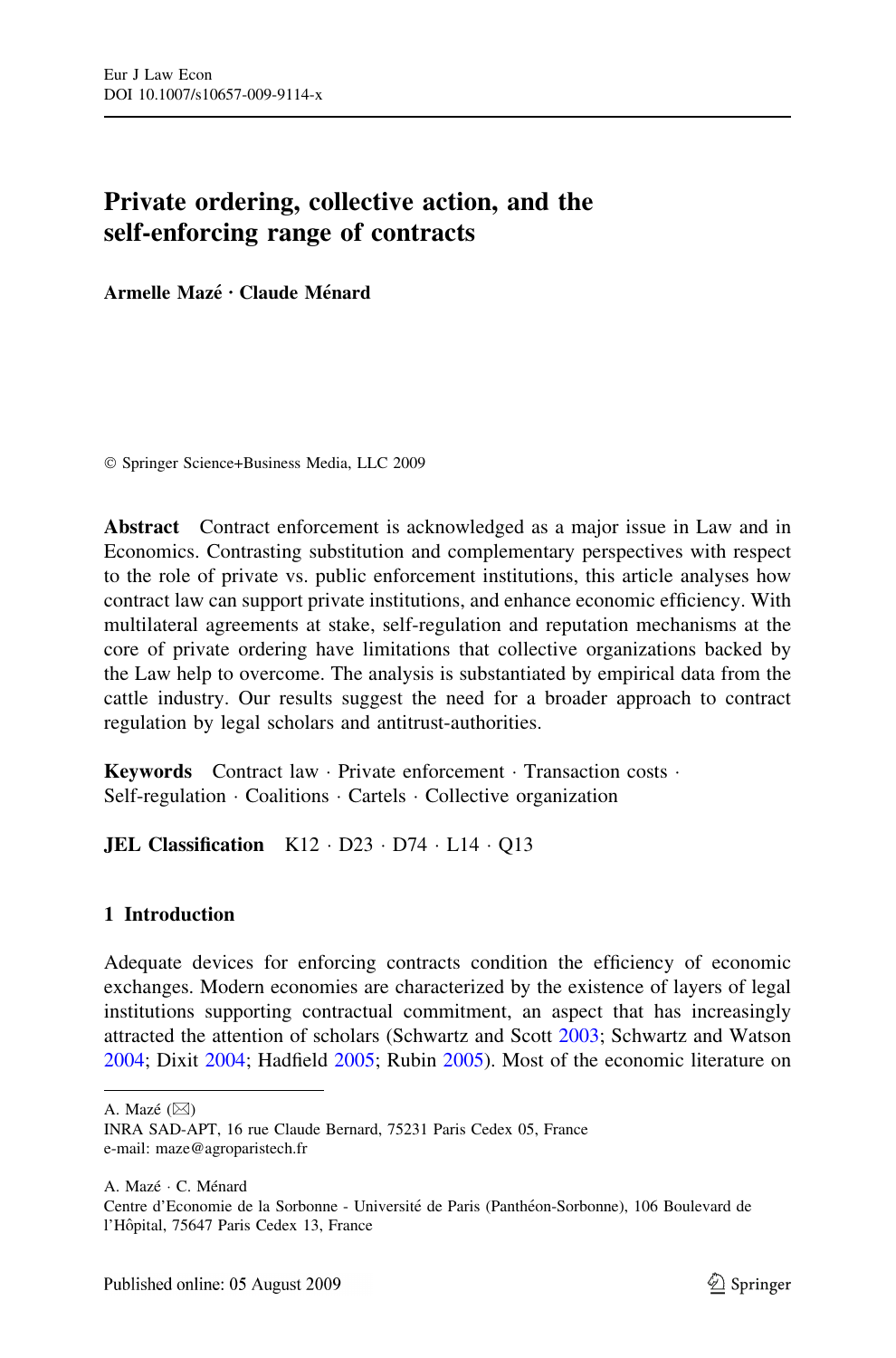this issue has focused on the role of judges and the optimal design of judicial institutions, with the objective of better delineating the class of problems over which public courts should have some discretionary power. More recently, Schwartz [\(2002](#page-22-0)) and Schwartz and Scott [\(2003](#page-22-0)) suggested broadening this perspective on contract law by taking into account other dimensions of contract regulation, namely legal terms that states should provide to firms in the contractual organization of their transactions. An economic theory of contract regulation would have a substantive as well as an institutional dimension; the former specifying what public authorities should do while the latter would determine which legal institutions should perform the required tasks.

However, there is another trend in recent research that emphasizes the role of private micro-institutions in contract enforcement (Milgrom et al. [1990](#page-22-0); Clay [1997;](#page-21-0) Greif [1989](#page-21-0), [1993\)](#page-21-0). These studies have essentially examined situations in which the absence of formal laws or state-enforcing capabilities leads agents to develop private mechanisms for guaranteeing contracts. Greif ([2005\)](#page-21-0) tentatively captured the difference between the two approaches through a distinction between intentionally *designed* private institutions and spontaneous *organic* institutions.<sup>1</sup> He also noted that we do not yet have a much needed body of knowledge about the respective efficiency of these devices, especially with regards to the functioning of such *quasi-private* institutions.

In this paper we explore the possibility of bridging these two approaches. In doing so, we contrast the complementary perspective with the substitution perspective. The ''substitution'' perspective compares the efficiency of private (extra-legal) contract enforcement with the traditional role of public law and staterun courts (Richman [2005](#page-22-0)). Comparing the respective costs of public and private systems, this perspective suggests that private enforcement mechanisms can be superior to public ones (Bernstein [1992](#page-20-0), [1996](#page-20-0), [2001;](#page-20-0) Rubin [2005\)](#page-22-0). McMillan and Woodruff ([1999,](#page-21-0) [2000\)](#page-21-0) substantiate this view, showing the key role of private ordering under dysfunctional public order, while Richman [\(2005](#page-22-0)) goes a step further, arguing that agents deliberately avoid relying on courts for enforcing agreements. It could be so because formal rules are at risk of undermining social norms that support most deals, which involve forms of reciprocity among participants (Clay [1997](#page-21-0)). Opposing this ''substitution'' perspective, the ''complement'' perspective rather view joint uses of formal/public and informal/private arrangements as guarantees of more efficient outcomes (Klein [1992](#page-21-0), [1996](#page-21-0); Lazzarini et al. [2004](#page-21-0)). The underlying assumption is that formal contract laws provide support to private ordering mechanisms, preventing  $ex$  ante potential sources of litigations and reducing ex post enforcement and litigation costs. In what follows, we suggest that in many situations, hybrid institutions prevail that combine both private and public ordering, so that complementarities dominate.

In order to substantiate our analysis, we start with a model proposed by Klein [\(1992](#page-21-0), [1996\)](#page-21-0) in which there are complementarities between formal contract laws and reputation-based mechanisms in enforcing private contracts. However, Klein's model

<sup>&</sup>lt;sup>1</sup> The delineation of "private" and "public" institutions remains controversial in the literature. In what follows we adopt the distinction proposed by Greif ([2005\)](#page-21-0), with public institutions relying on order and sanctions imposed by the state while private institutions are defined and implemented by economic agents themselves.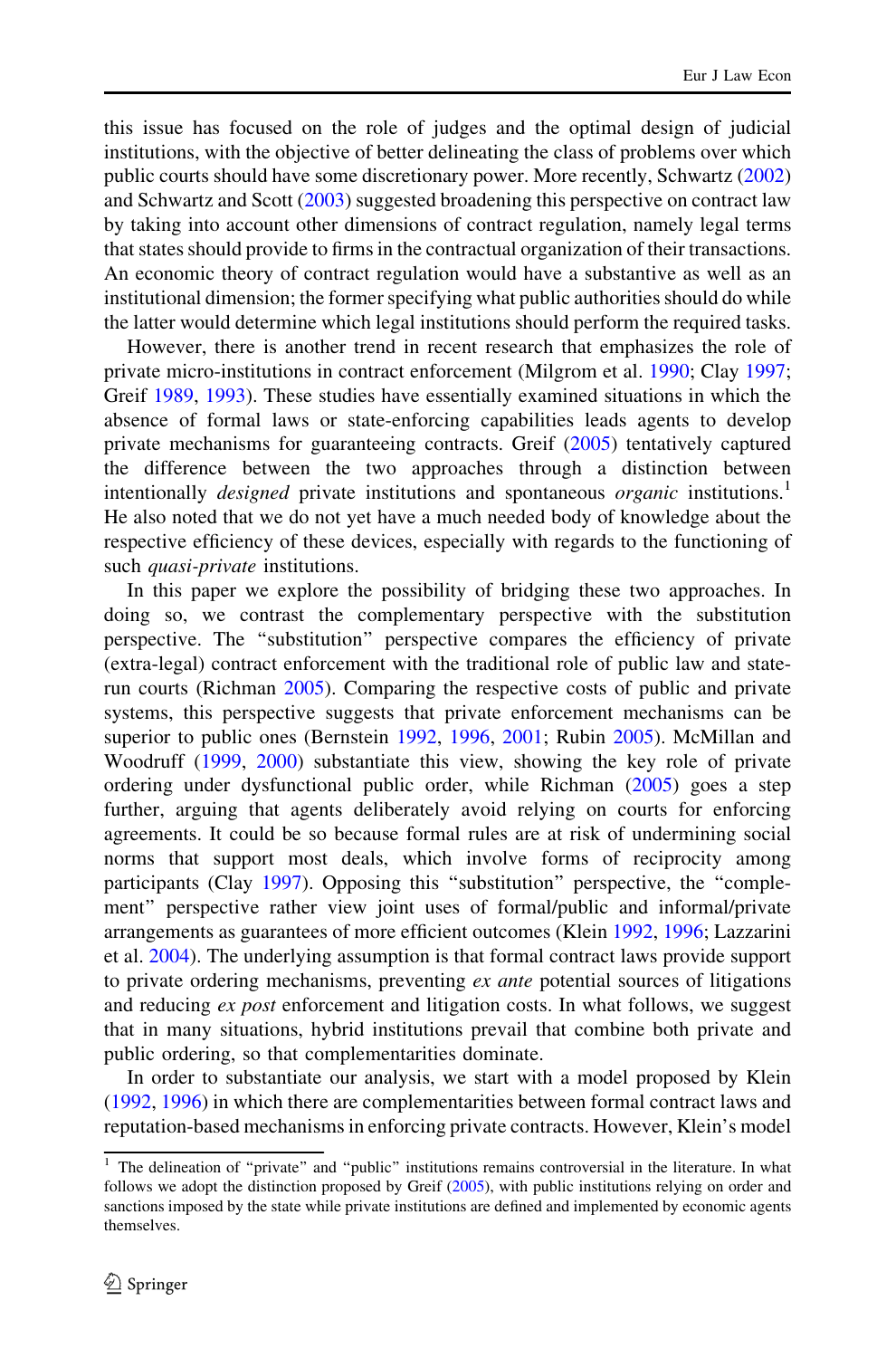was focusing on bilateral agreements when confronted to the risk of contractual hold up. We extend the analysis to multilateral agreements and to problems of private third party enforcement in the more general context of collective action (Greif [2005](#page-21-0)). We illustrate with an example from the agricultural sector, the cattle industry. We think that the agricultural sector provides particularly relevant examples. Contract regulation in this sector endorses various forms for which the support of law plays a crucial role, framing individual private contracts as well as collective organization of producers. Our choice of focusing on the cattle industry is motivated by the coexistence of informal contracts and collective organizations that rely on a mix of formal contract laws framing these organizations and private rules guiding their interactions with agro-food firms. This heterogeneity of arrangements provides a nice opportunity to compare the respective role of public and private ordering.

The paper is organized as follows. Section 2 develops our analytical framework, extending Klein's model to multilateral agreements required in the context of collective action. Section [3](#page-7-0) substantiates the analysis with data about the evolution of formal contract laws framing the French collective organization of producers with an important role left for private ordering. Our empirical data are essentially from the cattle industry. However, we argue that the problem at stake is general and concerns all forms of collective action involving contractual relationships. Section [4](#page-16-0) discusses the consequences of the extension of a bilateral approach to a multilateral reputation model in order to exhibit how collective organizations complement formal contract laws. Section [5](#page-19-0) concludes in emphasizing how, when transactors are confronted to heterogeneous coalitions, a legal framework can support and improve the efficiency of private institutions, thus increasing the self-enforcing range of contracts.

# 2 Our analytical framework

The analytical background of our analysis is a blend of Klein reputation model and Greif model on how legal rules and private institutions frame collective action. Klein [\(1992](#page-21-0), [1996](#page-21-0)) focused on the role of private reputation as a mechanism of selfenforcement that would significantly extend the range of contractual arrangements. However, in specific situations, this view has been challenged by several contributors who emphasized that the development of formal legal systems for enforcing contracts might challenge the role of informal reputation-based mechanisms (Clay [1997;](#page-21-0) Rubin [2005](#page-22-0)). The agricultural sector provides a good opportunity to confront these views since contracts in that sector are confronted to transactions that often have relatively small value while they are highly sensitive to the perishable nature of the products traded and to the possibility of fraud because of severe quality measurement problems due to characteristics hardly observable (Barzel [1982](#page-20-0)). These properties challenge the role of individual reputation mechanisms as well as enforcement of contracts by public courts and are often used for legitimating collective organizations (Danet [1982](#page-21-0)). In that perspective, collective organizations would provide guarantees that neither bilateral reputation mechanisms nor public enforcement by courts could offer, at least with the same degree of efficiency.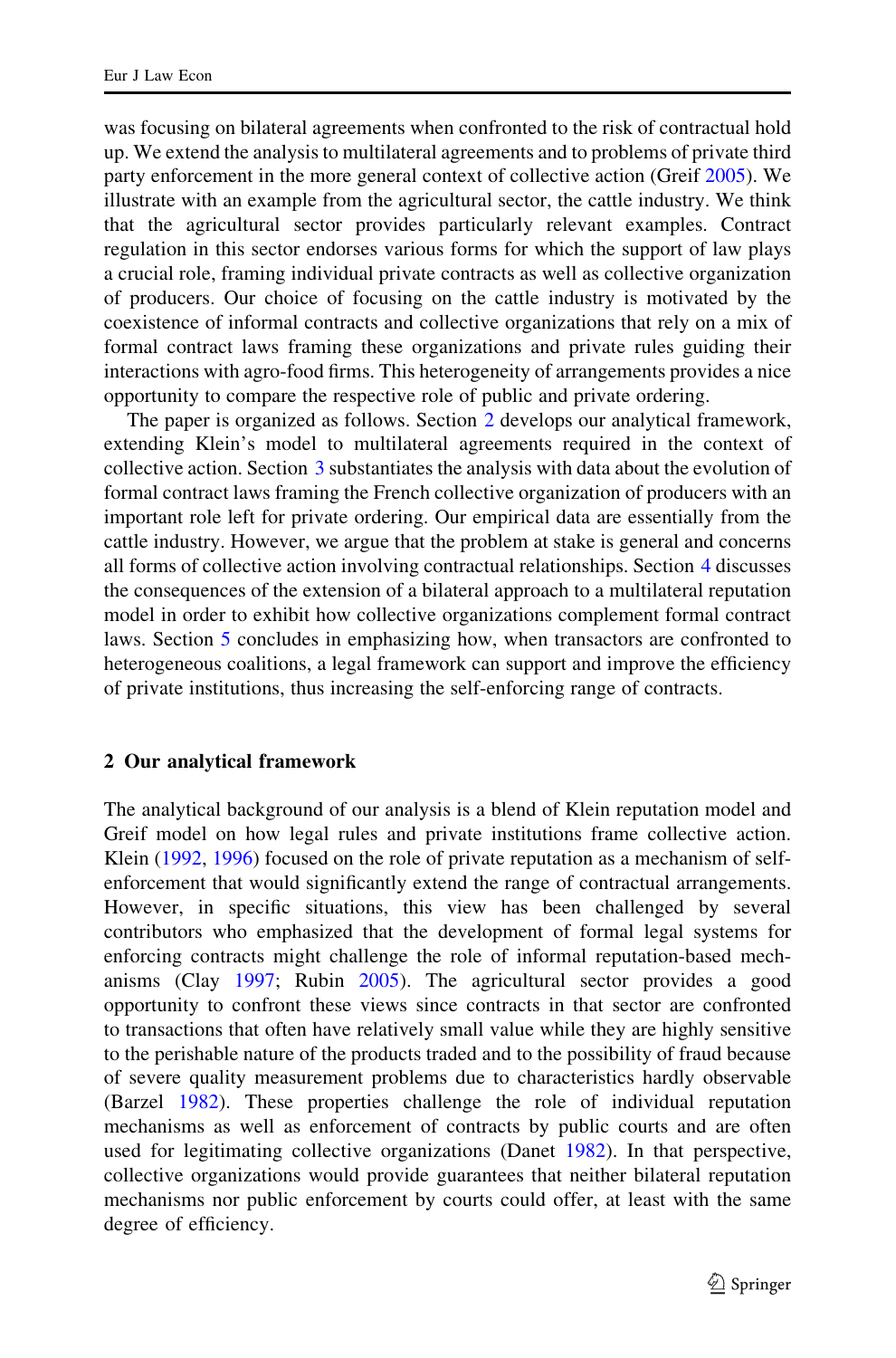### 2.1 Some preliminary observations

Indeed, a non negligible body of literature on enforcement has shown that collective organizations, e.g., trade associations, frequently rely on agreements among members to bring contract disputes under arbitration regulated by ''laws'' and procedures established by the trade association itself (Milgrom et al. [1990;](#page-22-0) Bernstein [1992;](#page-20-0) Pirrong [1995](#page-22-0)). This is so either because formal rules of the game are absent or cannot rely on credible public institutions to be enforced, or because public courts cannot efficiently play their role, due to substantial procedural delays, overload, and so on… Private dispute resolution mechanisms would provide complementary solutions for reducing contractual costs and increasing credible commitments by overcoming failures of public institutions.

One of the most elaborate argument supporting this perspective is based on the idea that (incomplete) formal contracts can significantly extend the self-enforcing range of informal agreements. This approach departs from the premise of many selfenforcement models that informal deals would be stable only when the long term pay-off associated to cooperative behavior would exceed gains from short term defection (Klein [1992;](#page-21-0) Lazzarini et al. [2004;](#page-21-0) Greif [2005\)](#page-21-0). Under these conditions, private multilateral reputation mechanisms would provide ex post incentives to not cheat.

The ''hybrid'' perspective, which emphasizes complements between public and private institutions, takes another view, focusing as much on the ex ante prevention of litigations as on their ex post resolution. Formal private institutions generate administrative costs, but these costs can be compensated through collective gains made possible by the reduction of conflicts and distrust among parties, thus providing ex ante incentives to comply with contractual agreements. This costbenefit equilibrium requires that all parties take advantage of formal trading rules complementing private agreements, with institutions that allow a ''win-win'' solution (Pirrong  $1995$ ).<sup>2</sup>

In a pioneering study focusing on the legal foundations of such formal institutions in the French agriculture, Danet ([1982\)](#page-21-0) introduced a distinction between two forms of collective organizations that could support such equilibrium. The two forms depend on the type of parties involved and whether they implement discipline through public rules or by private self-regulation among members. More specifically, he differentiated "*intra-professional*" from "*interprofession*" arrangements. The former are organizations which heavily rely on self-regulated discipline based on the relative homogeneity of stakeholders, like for example, cooperatives with farmers operating in the same area or developing similar activities.<sup>3</sup> In a sense, this is close to the operating mode of Maghrebi traders analyzed by Greif et al. ([1994\)](#page-21-0).

<sup>&</sup>lt;sup>2</sup> In his analysis of the private enforcement mechanisms and rules designed by the Chicago Board of Trade, Pirrong [\(1995](#page-22-0)) shows that the implementation of new rules that would increase the volume of transactions required legal intervention of the state to impose them, since some participants were loosing part of their bargaining power and their profits because of better delineated property rights and more transparency of transactions.

<sup>&</sup>lt;sup>3</sup> Referring to the example of cooperatives, Hendrikse ([2004\)](#page-21-0) provides interesting elements in that perspective.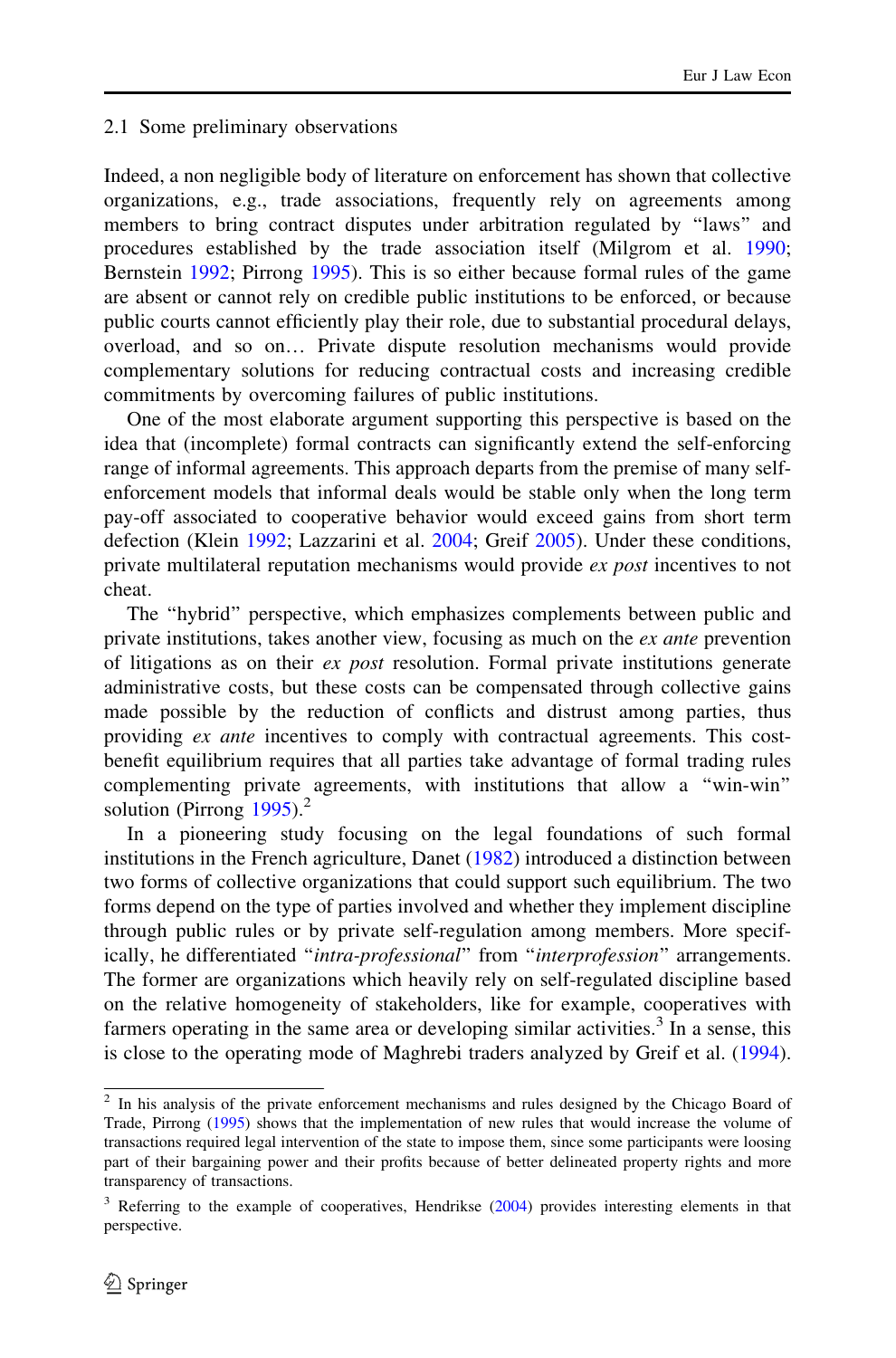On the other hand, "inter-professional" arrangements involve more heterogeneity among their members, as they imply the participation of the many various firms and economic agents involved in specific vertical production chains. They usually require a more formal type of rules, often although not always backed by public authorities. Examples are large formal associations with representatives of farmers' unions, cooperatives, private middlemen, agro-food firms, and even representatives of retailers. Such complex arrangements need to be framed by formal rules going beyond bi- or multilateral agreements. The French system of quality certification provides a relevant illustration (Ménard [1996;](#page-21-0) Maxime and Mazé [2006\)](#page-21-0).

Both types of arrangement require self-regulation. However, their underlying rationale is different. ''Intra-professional'' arrangements develop because parties expect increased benefits due to enhanced bargaining power in bilateral negotiations with large agro-food firms as well as to the possibility of increasing their market power by rounding up larger quantities.<sup>4</sup> Quite differently, the creation and sustainability of ''inter-professional'' associations is based on a more formal setting that focuses on coordination among otherwise competing actors in order to monitor adaptation through organized dialogues among parties. Obviously, reputation does not play the same role under these arrangements and tends to be superseded by formal rules. Our central proposition is that formally embedded collective organizations such as these ''inter-professions'' are complementing private institutions of the ''intra-profession'' type, and that this combination extends the self enforcing range of contracts. The next subsections substantiate this proposition.

# 2.2 What multilateral reputation mechanisms?

Our starting point is the analytical framework developed by Klein [\(1992](#page-21-0), [1996\)](#page-21-0). This model intends to explore the self-enforcing range of contracts in the context of bilateral agreements, when parties are confronted to the risk of contractual hold-up. Its underlying idea is that formal contract terms should provide incentives for parties to the arrangement to commit and not deviate. Let  $H$  be the expected gains from cheating or behaving opportunistically and  $K$  the private sanction imposed by the other party if she discovers this mischief or if contractual clauses are not applied. The self-enforcing range of the contract is then defined by the difference between H and K: contracts are self-enforcing if and only if  $K > H$ . In the model, K can be interpreted as the discounted value of future returns on specific investments to be lost upon termination of the relationship, but also as the increased costs of purchasing inputs or supplying services through the market place once termination of the relationship has been imposed on the violator of the contractual agreement. Consider  $H_G$  and  $H_S$ , respectively, the hold up potential of a firm G and of its

<sup>4</sup> There is usually a trade-off in that farmers have to accept restrictions, such as following technical rules and requirements defined by the group, committing to an "exclusivity rule" by delivering all their production for a specific product, and even delegating price determination to the group. At the same time, the "intra-professional" organization can take advantage of partial "territorial exclusivity" in representing farmers, thus guaranteeing a minimum level of activity to its members while increasing bargaining power through collective action and reducing destructive competition although, as a group, it remains actor in a very competitive market.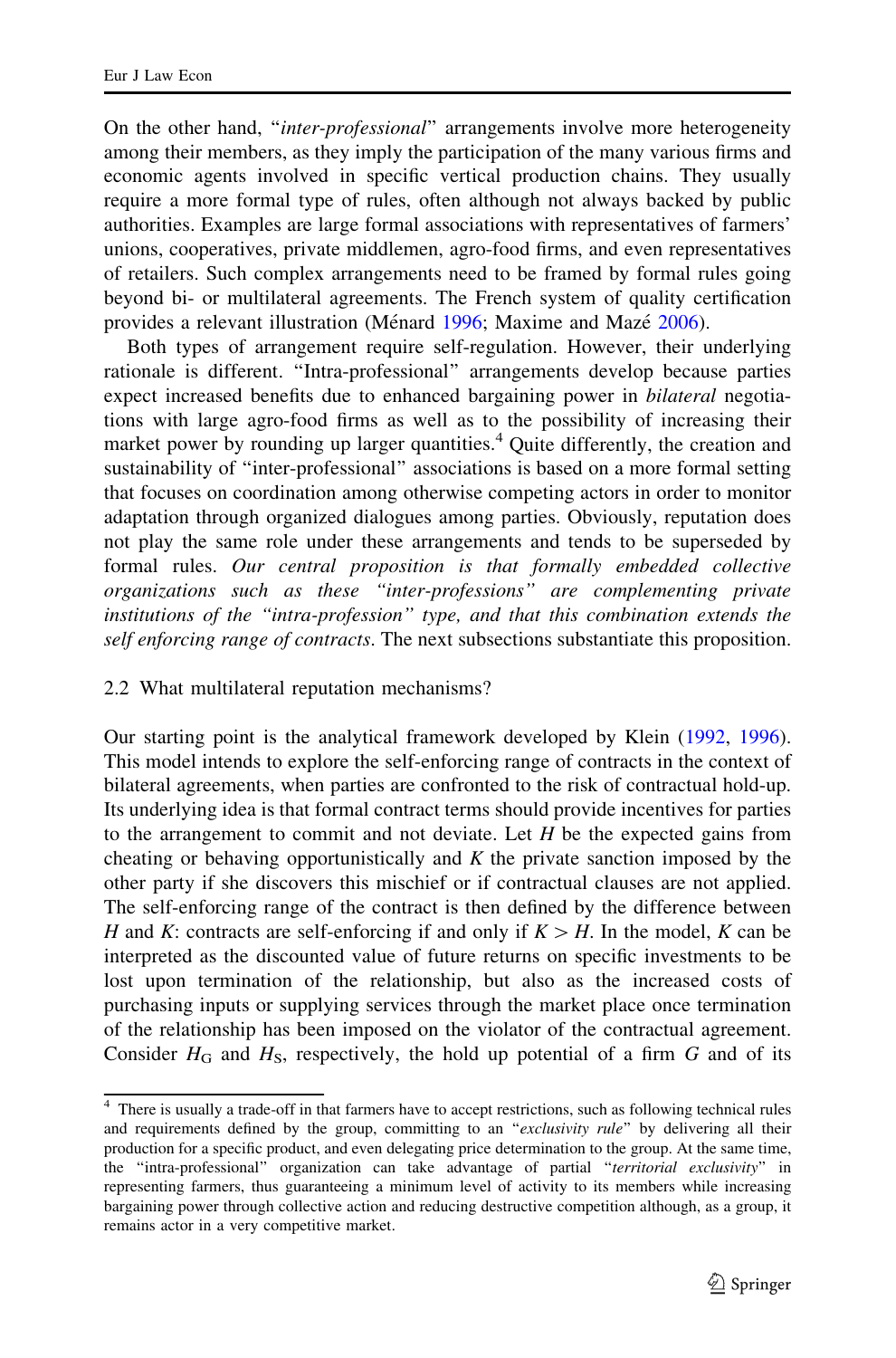

Fig. 1 Reduction of ''Hold-Up'' probabilities

supplier S, and  $K_G$  and  $K_S$ , their respective private enforcement capital. Figure 1 illustrates adjustments that may be needed for extending the self-enforcing range of contracts.

Through formal contract terms, the objective of the two parties is to minimize the value of the expected probability of ''hold-up'', that is, the sum of the areas in the tail of the two distributions, in which potential hold-up for each transactor is greater than its private enforcement capital. In other terms these are the areas in which expected gains exceed the costs resulting from the loss of reputation. The selfenforcing range of contracts thus defined can be modified by introducing specific clauses enforceable by courts as well, for example through the imposition of higher penalties if mischief is observed (Klein [1996](#page-21-0)). In other terms, formalizing contracts allow to economize on the level of private reputation capital required for providing an adequate self-enforcing range among parties. Therefore, the model opens the door to some complementarities between court enforcement and private enforcement.

Klein's approach is restricted to bilateral relationships. Implementing multilateral reputation-based mechanisms involves much more complex rules (Greif [2005\)](#page-21-0). In multilateral reputation mechanisms, the amount of sanctions must equal the sum of individual penalties defined by the loss of expected future streams of revenue obtainable if the commercial relationships among N members could be maintained. However, punishing a specific trader becomes a very costly process since many participants are involved who must all be informed adequately and who must follow collective discipline. The overall system then relies on the effectiveness of incentives for those applying sanctions (Greif [1993\)](#page-21-0). It requires that the net collective expected gains of reducing transactions costs covers the administrative costs of implementing these multilateral mechanisms.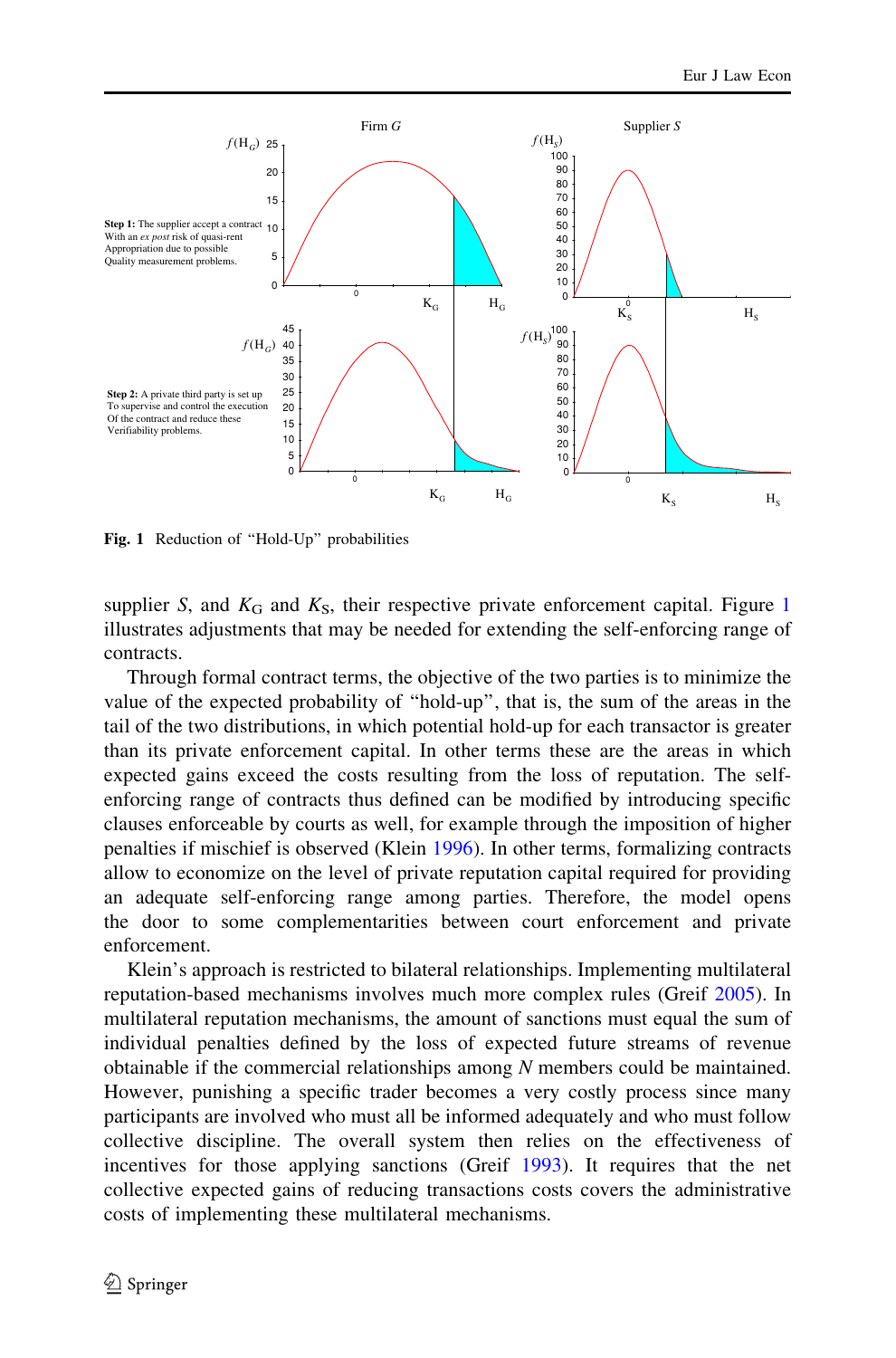One main result of the analyses proposed by Klein and Greif is to show that even in the absence of repeated interactions or lack of observability/verifiability of individual behaviors, private reputation mechanisms may still work and provide appropriate ex ante incentives for economic agents to not cheat ex post. However, a full answer depends on the identification and implementation of such adequate mechanisms. Clay ([1997\)](#page-21-0) identifies several possible candidates, with two polar cases. One is the existence of decentralized arrangements such as informal coalitions of agents, for example family members or religious groups in which control is easier to implement. The underlying logic is that reputation depends on links between past behavior and future payoffs. The typical enforcement mechanism is *ostracism*, such as a merchant community punishing opportunist parties by denying them future business. The other polar case is that of centralized arrangements, grounded in formal private institutions like guilds or clubs (Milgrom et al. [1990\)](#page-22-0). In this case, reputation is monitored by a central authority, like private courts in Champagne's fairs, which identifies cheaters and has authority and enforcement capabilities to punish, for example by implementing boycott of cheaters at future fairs.

However, these private multilateral reputation mechanisms have flaws. Informal coalitions in relatively small communities make ostracism as well as shared social norms efficient (Ellickson [1989](#page-21-0); Kandori [1992;](#page-21-0) Greif [1993](#page-21-0); Aoki [2001](#page-20-0)). For larger communities, these mechanisms require the design and implementation of increasingly costly information and communication systems among members, with simultaneously increasing administrative burden that seriously challenges their effectiveness (Milgrom et al. [1990](#page-22-0); Greif et al. [1994;](#page-21-0) Greif [2005\)](#page-21-0). This suggests that spontaneous *organic institutions* may have to leave way to intentionally *designed* institutions when the number of traders is large or when bilateral repeated interactions become rather rare (Greif [2005](#page-21-0)). In other terms, multilateral settings likely change the landscape.

### 2.3 Contract law and the stability of private institutions

Indeed, a central issue for the efficiency of multilateral reputation-based mechanisms is their stability over time and their capacity to apply to extensive membership. Richman [\(2005](#page-22-0)) suggests that mechanisms such as private laws are restricted to long term players and sizable entry barriers, which in turn may create incentives for collusion, generating costs that affect negatively the total surplus to be shared in the long run. This could explain phenomena such as the final failure of the Maghribi network (Greif et al. [1994\)](#page-21-0). Clay supports this view, showing that barriers to entry and exit are a necessary condition for coalitions to work, ensuring stable membership that supports the information network, mitigating asymmetries among parties and preserving the differential between earnings within or outside the coalition (Clay [1997](#page-21-0); see also Kenney and Klein [1983](#page-21-0)).

These barriers are often implemented through non-economic factors such as ethnicity, language, and so on. They tend to become porous when the expansion of the coalition is desirable or needed. Indeed, expansion requires relaxing the homogeneity of utility functions of participants. Open networks may enjoy lower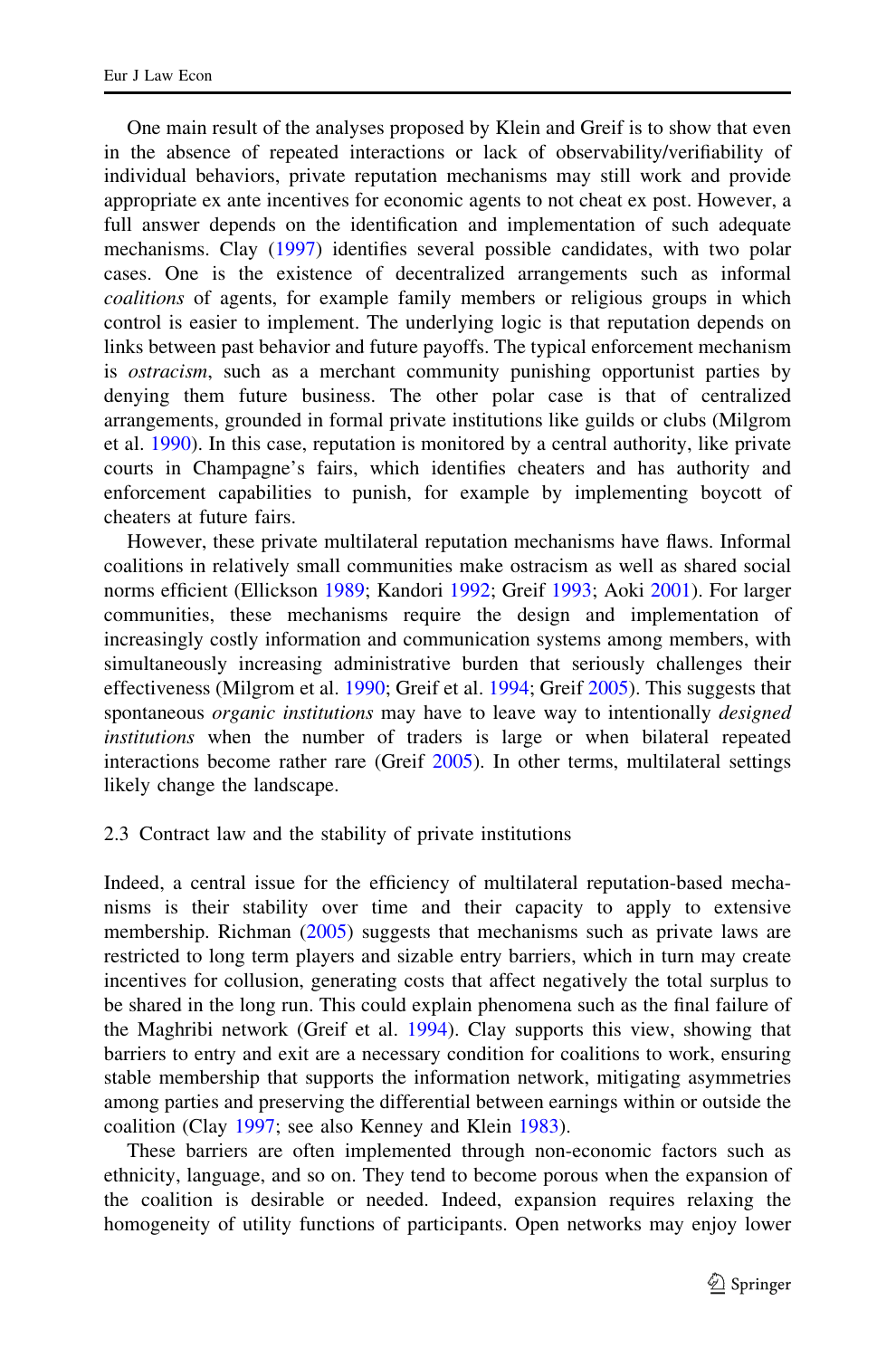<span id="page-7-0"></span>costs to entry and exit. However, they also confront higher costs from one-time cheaters. This is very much of a nature similar to that of public goods. The larger the number of individuals benefiting from private information about the individual value of a specific good, the lower the probability of finding agreements that maintain the capacity of private institutions to retaliate against deviants (Pirrong [1995\)](#page-22-0).

With multiple and heterogeneous members the possibility of privately policing collective actions is reduced: free riding problems develop and incentives to comply with collective discipline decline. In order to face these classical problems, private ordering institutions must meet two conditions: (1) They must ensure a sufficient degree of "cohesiveness" to implement self-regulation and collective sanctions, which is usually obtained through homogenization of members; (2) They must benefit from a sufficient level of *acceptability* to motivate voluntary adhesions, thus facilitating compliance to sanctions and willingness to impose sanctions on others. Still, the fulfillment of these two conditions is not easy and conflicting interests and coalitions among heterogeneous members may challenge the existence and the stability over time of such private ordering institutions.

One important consequence is that in situations of multilateral reputation-based mechanisms, law enforcement by a supportive state may improve the efficiency of private institutions by backing private contracts with public order, thus reinforcing their legal authority and legitimacy, as well as their ability to provide efficient private enforcement devices to their members (Pirrong [1995](#page-22-0)). Indeed, as suggested by Greif ([1993\)](#page-21-0), formal private enforcement institutions rely primarily on the balance between administrative costs and expected benefits from improved efficiency in the organization of transactions. The existence of a legal regime supporting private institutions might improve the functioning of the latter and reduce transaction costs through a more favorable trading environment. Therefore, supervision by public institutions may extend the self-enforcing range of contracts.

# 3 Empirical evidence: the role of interprofession in the French cattle industry

The complementarities between private and public institutions play an important role in agricultural sectors. Because modern agriculture is almost everywhere organized as a chain system that involves forms of collective action and requires monitoring of heterogeneous parties, this sector offers an exceptionally rich field for studying the interaction between collective organizations regulated by private rules and legal systems intended to provide support. In what follows we analyze this interaction through the case of the French cattle industry.<sup>5</sup>

<sup>5</sup> Recently, several French farmer unions in this sector have been sued for having been suspected of coordinating in order to influence upward prices paid to breeders during the BSE crisis of 2001 (see the decision of the European Commission of April 2, 2003 nr C (2003) 1065, regarding possible collusion on prices in the beef industry; and the judicial decision of December 13, 2006 (cases T-217/03 and T-245/03: European Commission vs. several farmers' unions), by the first level Court of Appeal of the European Community). There is no evidence that the interprofession was involved in such practices.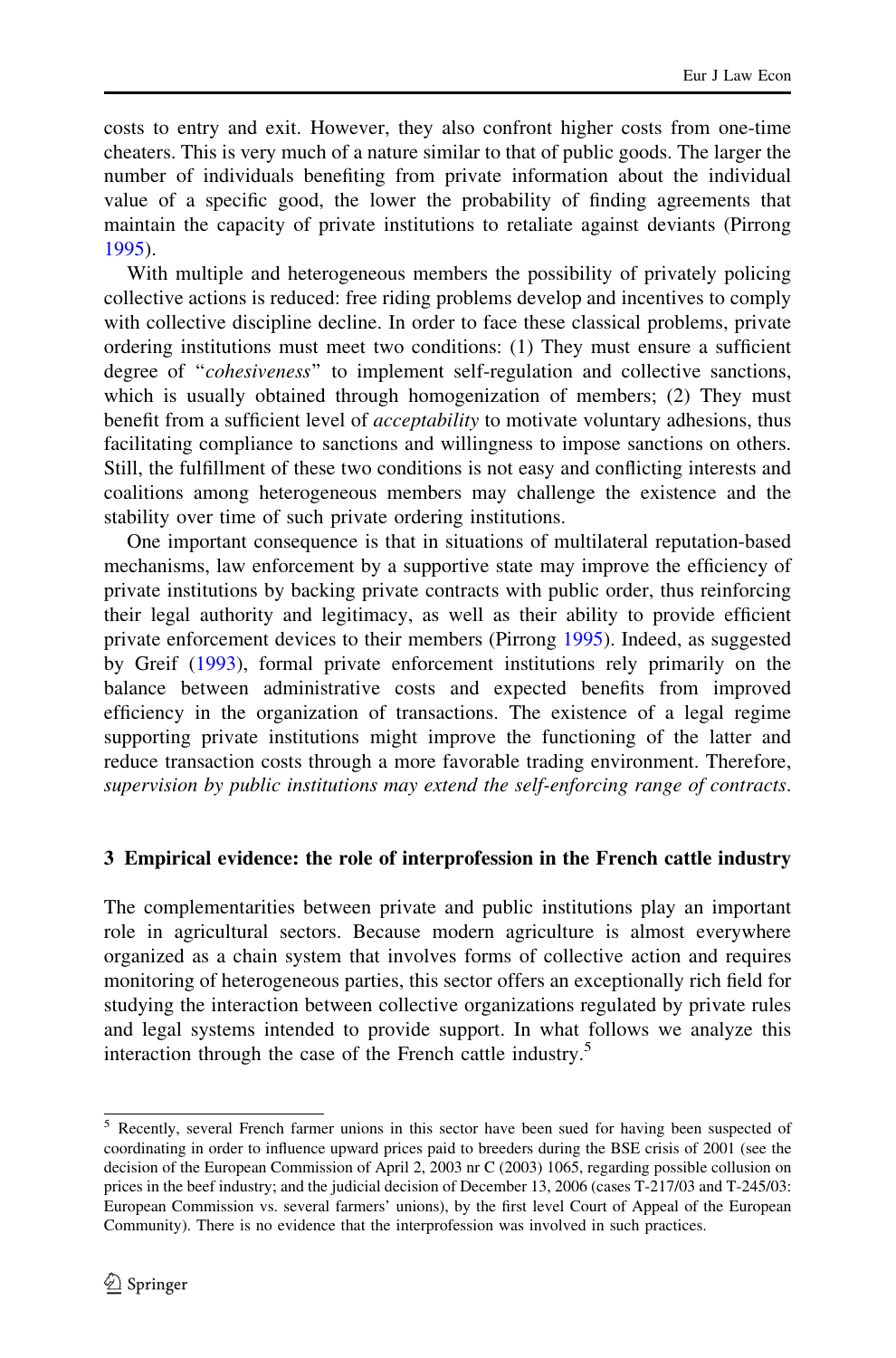# 3.1 The legal framework

In many European countries, the predominance in agriculture of relatively small and scattered farmers lead during the last century to the implementation of specific legal rules for contract law. This contractual framework presents at least two specific legal features. First, a special legal status has been developed that differentiates '*production*' contracts from labor contracts.<sup>6</sup> Second, collective organizations in the sector have also benefited from a special status. Both aspects were introduced in contract laws in the 1960s and 1970s, mainly for protecting small farmers facing drastic market concentration and the consolidation of agro-food industries.<sup>7</sup>

This situation is not exclusive to Europe. Collective organization is pervasive in agriculture, where it represents a major tool for framing the development of markets (Pirrong [1995\)](#page-22-0). Cooperatives, marketing associations, producers' groups, marketing boards… have been extensively used to organize production and marketing. Moreover, rapid modernization and changing technologies in agriculture have generated uncertainties among farmers. The simultaneous development of collective organizations and new contractual forms can be viewed as a way to implement new risk sharing rules in this context (Ménard [1996](#page-21-0)).

Legal changes in France regarding contract regulation provide some evidence. The so-called 'production contracts' introduced in the 1960s intended to protect small farmers increasingly dependent on large agro-food firms for their technology, food and medication for animals, etc., from possible abuse of power and ''unfair'' contractual agreements. These formal production contracts are mostly used for indoor productions of pig, veal, and poultry, requiring large investments and the development of dedicated assets by individual farmers, making them subject to potential hold-up by agro-food firms. Similarly, legal incentives for farmers and agro-food firms to use reference contracts ('contrat-type'), for standard productions, and campaign contracts, which are contracts associated to seasonal production (essentially fruits and vegetables) and renegotiated periodically, intended to provide guarantees of equal treatment to farmers while simultaneously reducing negotiation costs. 'Campaign contracts' go further than 'reference contracts' in that they specify prices and quality standards at the beginning of each production campaign, defining a benchmark for individual contracts. $8$  The experience of the processed vegetable sector, in which prevail formal contracts with farmers committing to sell all their

<sup>6</sup> Production contracts are agreements between an integrator company and farmers binding the later with specific production practices. They usually have two main components: (a) allocating responsibilities for the provision of inputs, and (b) determining rules of compensation for the farmers. Typically farmers provide land, buildings, utilities and labor while companies provide animals, food, medication, and even services of extra laborers. The legal term used in France for 'production contracts' is "contrats d'intégration".

<sup>7</sup> In France, this legal framework was implemented through several laws, particularly: Law nr. 60-808 of April 08, 1960, on standard contracts (''contrats-types''); Law of August 08, 1962, on collective organizations and producer groups; Law nr. 64-678 of July 06, 1964, on ''integration'' contracts and ''campaign'' contracts; and Law nr. 75-600 of July 10, 1975, providing support to ''interprofessional'' associations in agriculture.

<sup>8</sup> This sharply contrasts predictions from agency theory which focuses on the optimal design of individual incentives contracts. One possible interpretation is that gains over negotiation costs from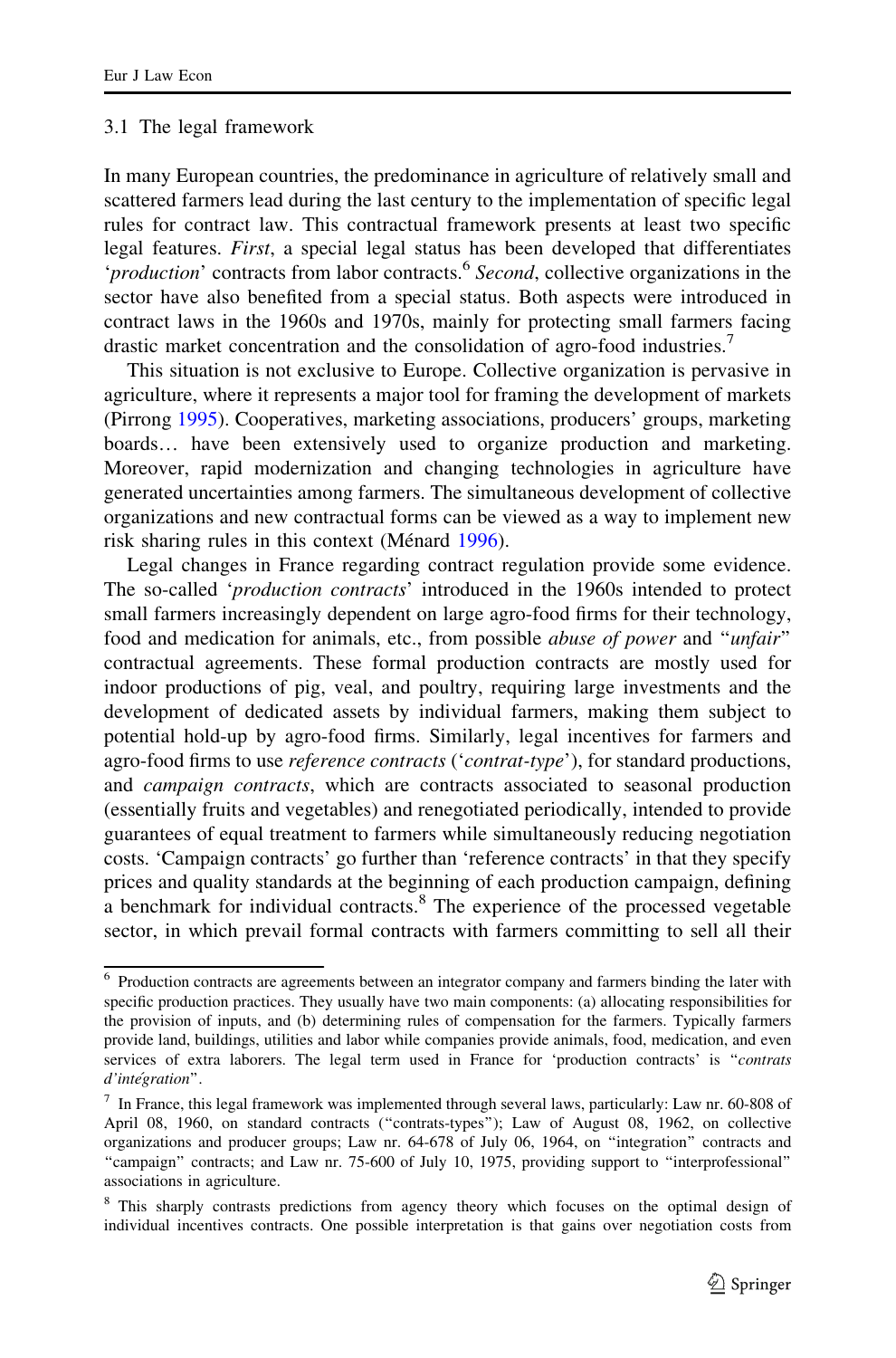production at the end of the production campaign, served as benchmark for the future evolution of contract regulation in agro-food sectors. A major problem that the implementation of these new arrangements faced was the absence of a formal authority that would support negotiations among parties ex ante and monitor the agreements ex post (Danet [1982\)](#page-21-0). The problem was particularly severe with respect to the definition of quality standards and their evaluation in the determination of prices to be paid to farmers. Indeed, potential cheating and opportunistic behavior on both sides mostly happen at this stage of the contractual process (see Chalfant and Sexton [2002\)](#page-20-0).

In order to improve the effectiveness of such contractual arrangements, lawmakers provided a legal solution in 1975, with the adoption of the French Law nr. 75-600 on interprofessional organizations in agriculture, implementing legal support to the creation of collective private organizations identified as ''interprofessions''. Establishing such legal rules was and remains a challenging issue for lawmakers. In this case, as in many others in Civil Law countries, the legal framework had to fulfill conditions that guarantee: (1) the degree of generality pertaining to the object of the contract law; and (2) the degree of flexibility needed to facilitate its use in various agricultural sectors (Danet [1982\)](#page-21-0). This legal arrangement endows the beneficiaries with some prerogatives, particularly the transfer from public authorities of normative as well as coercive power regarding contract regulation in their specific sector. These collective organizations are at will, in the sense that creating them is left to partners and that access to interprofession remains open. However, once a specific organization has been set up, participation becomes compulsory.

The functions and organization of interprofessions may vary across agricultural sectors, depending of the nature of contractual arrangements and the special need for contract regulation in each sector. Three major benefits were expected from this extension of contract law to interprofessional organization in agriculture. First, this legal framework reinforces the legitimacy of contractual arrangements at stake since it involves representatives of all organizations of a specific sector, including farmers' unions, cooperatives, large and small retailers, middlemen, agro-industries and manufacturers. Second, interprofessional organizations are funded by a compulsory tax laid down by the Law and paid by all economic actors involved in the sector. This significantly reduces the costs of collecting contributions while financing the administrative costs of supervising the implementation of agreements. Third, an "interprofession" can establish collective agreements with a "clause of extension'' that makes them compulsory for all firms involved in the sector and provide the interprofession the legal authority for their enforcement. Hence, enforcement remains the sole responsibility of the interprofession, with no public bureaus involved.

The counterpart is that participants benefiting from this legal support must comply with very restrictive conditions, which may challenge its attractiveness for

Footnote 8 continued

standardized contracts by far exceed losses of incentive intensity from individually tailored contracts (Allen and Lueck [2002\)](#page-20-0).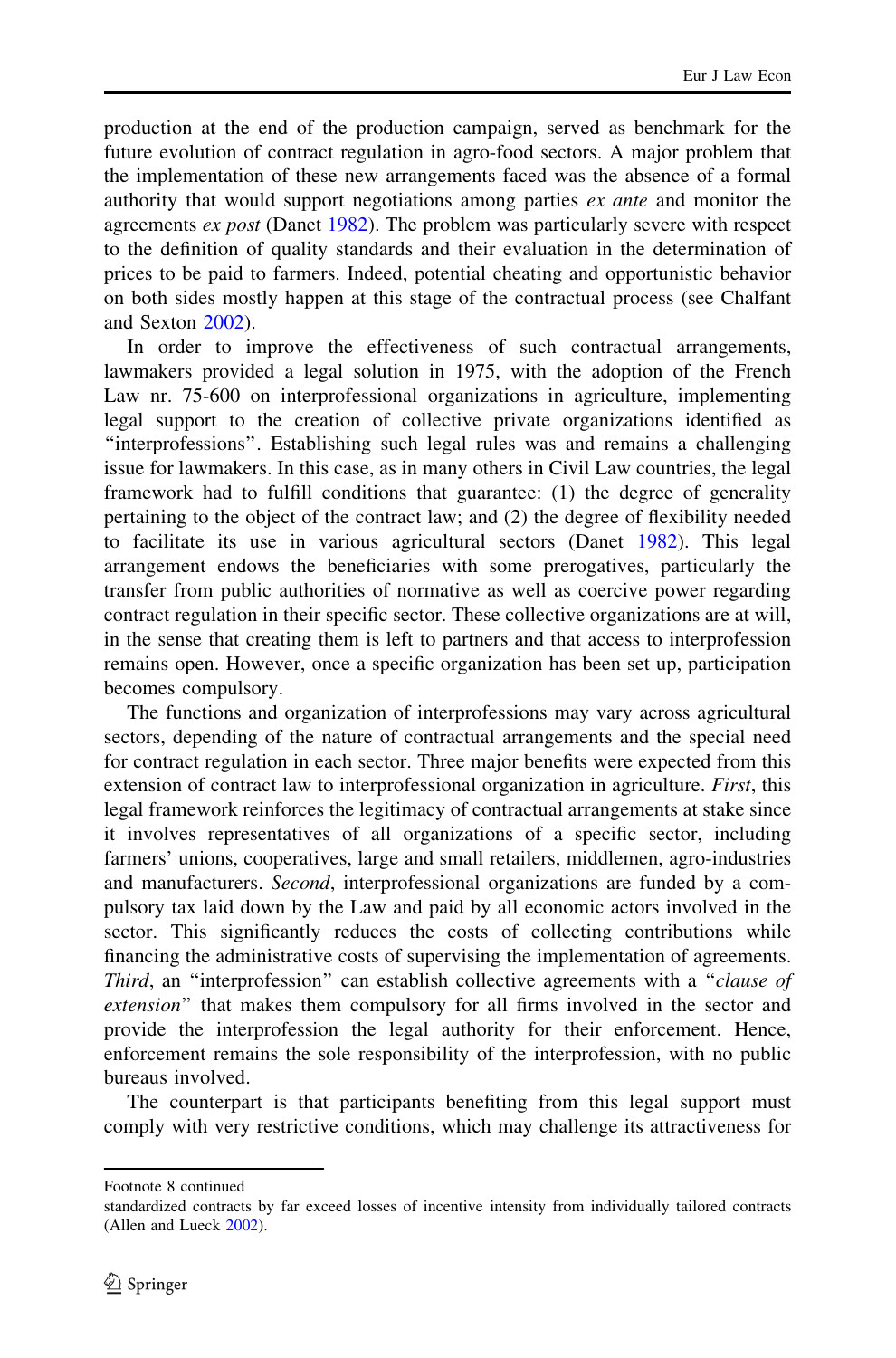many agents and in many agricultural sectors. One major restriction imposes having only one interprofessional association defined at the national level for each specific agricultural production.<sup>9</sup> A central issue then becomes delineating the relevant perimeter of each ''interprofession''. As a result, there is a lot of heterogeneity among the various agricultural sectors that have adopted this mode of organization. At the same time, each interprofession can be viewed as performing all functions identified by Schwartz ([2002\)](#page-22-0) as characterizing contract regulation mechanisms, that is: (1) enforcing verifiable terms, (2) providing vocabulary, (3) interpreting agreements, and (4) supplying default rules.

# 3.2 Collective organizations in the cattle industry

In order to better understand the role and governance of collective organizations framed by this legal environment, we now focus on a specific sector, the cattle industry, in which most contracts involving breeders remain highly informal so that they can hardly be enforced by public courts, although this remains theoretically possible. In agriculture, the role of collective organizations is an ongoing source of controversies, as repeatedly illustrated by recent administrative and judicial decisions (Ménard [1998](#page-22-0)). In that respect, an interesting point is that the interprofessional mode of organization, as implemented in the French cattle industry, has not been submitted to the usual critics against anticompetitive arrangements based on collusive behavior, centralized price determination, or quantity restrictions through production quotas, all practices that are prohibited by competition law<sup>5</sup>.

We collected extensive data on this interprofession through structured interviews with the administrators of the National interprofession, as well as with three leading Local Committees, located in the West of France (Brittany, Normandy and the Loire Valley), an area which represents 40% of the total French cattle breeding and slaughtering activities. We also analyzed all documents available either from these organizations or from public authorities: decrees, legal statutes, agreements signed by the interprofession, minutes of meetings and so forth.

Formally, the national interprofessional association in the cattle industry was created by a legal decree of November 18th, 1980, although it became effective only a few years later. At that time, the imposition of fees on all participants allowed the organization to reach a consensus among its members about the specific functions and missions of the national organization and its local committees, and to hire a staff for monitoring the arrangement. This legal birth followed less formal experiences developed in the 1970s in the three major leading production regions mentioned above. Normandy developed an administrative organization (CIRVIANDE) with the status of a union as early as 1970, while Brittany had created a nonprofit association (INTERBOVI) in 1977. In the Loire valley, representative organizations initially chose a different strategy, sticking to private individual formal agreements

<sup>&</sup>lt;sup>9</sup> This possibility creates problems in delineating the perimeter of each organization. For example, can organic producers involved in multi-product activities be organized in one single representative interprofessional association?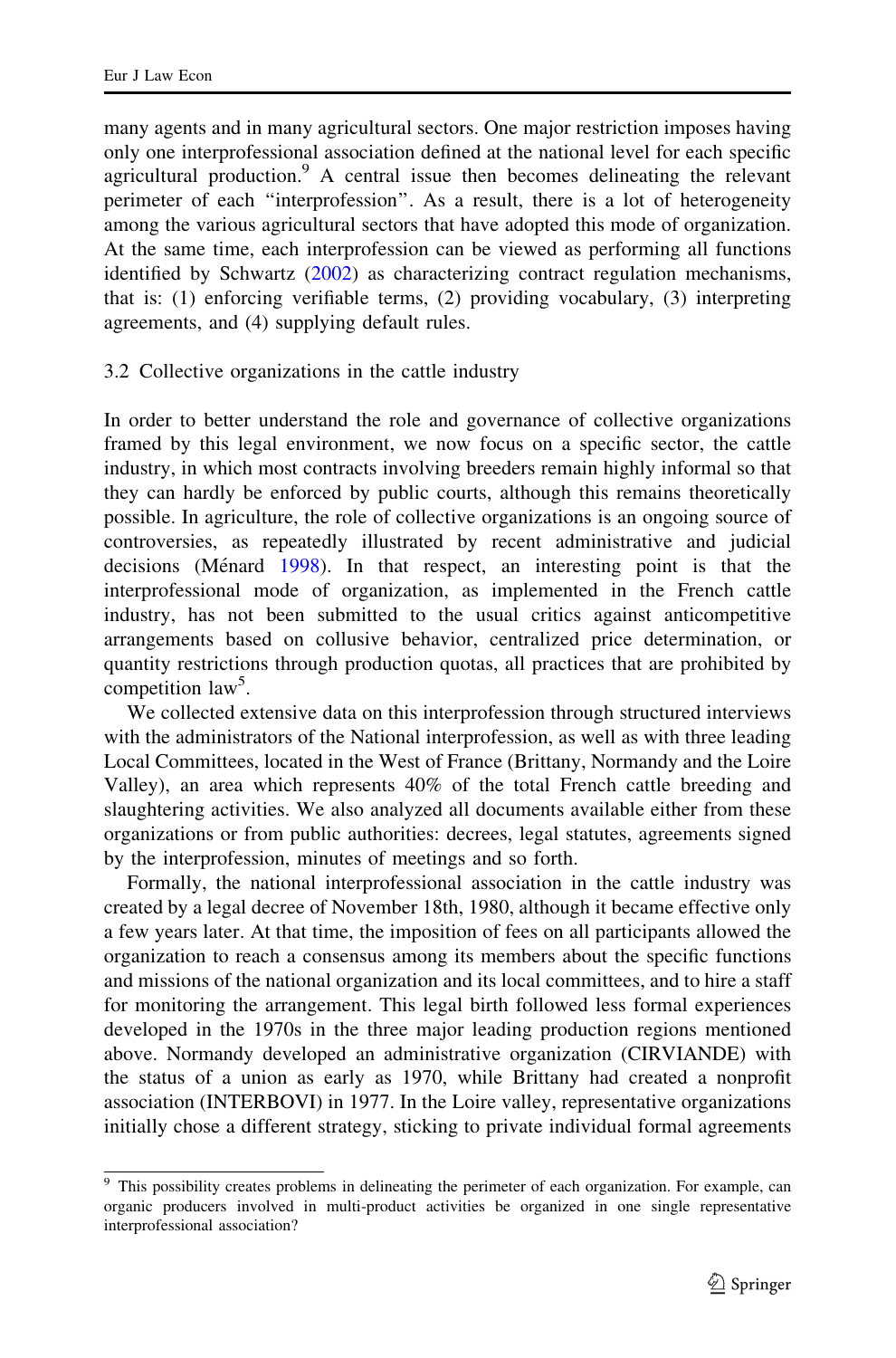with each economic actor involved in marketing or slaughtering, without specific organizational arrangement and related administrative support to enforce them. The creation of a Local Interprofessional Committee, BOVILOIRE, sharing characteristics with those already existing in Normandy and Brittany, was adopted only after the national interprofessional association that emerged in 1980 could provide a legal support.

Major difficulties with the private agreements experimented by these local interprofessional committees before they joined the national interprofession explain this decision. A first difficulty had to do with the size of multilateral agreements required under the previous arrangement. Over 300 bilateral contracts should have been signed between farmers, slaughtering firms, and individual merchants or cooperatives. This involved significant negotiation and administrative costs, without guarantee that all parties would accept and, even more important, would actually follow the rules. A second difficulty was financial. The costs mentioned above were funded by the regional professional organizations and farmers' unions. Their resources were limited and free riding developed rapidly, particularly among small operators and notwithstanding the benefits generated for all parties to the agreements. A third difficulty had to do with the inter-regional trade between Brittany and the Loire valley, which generated tensions and competition distortions since the former region was imposing stricter rules than the latter so that individual farmers and some slaughtering firms refused to sell or process animals that were coming from the more latitudinarian region. The legal framework defined by the 1975 Law on interprofessional organization in agriculture was therefore perceived as a solution to these difficulties through easier access to financial resources, the harmonization and stricter supervision of grading rules, and improved capacity to enforce collective agreements.

The main functions performed by the cattle interprofession since its creation are: (1) The definition and enforcement of interprofessional agreements, including dispute resolution mechanisms; (2) The financial participation of all parties to R & D oriented towards the automation of carcass grading, improvement of production systems, etc.; (3) The development of collective campaign of information and communication with consumers.<sup>10</sup> These functions unambiguously relate to the problems associated with multilateral reputation mechanisms that we discussed in Sect. [3.](#page-7-0) Indeed, a major role of interprofessional arrangements is to facilitate contracts and their enforcement through the development of transparency in the organization of transactions and the allocation of quasi-rents. The first formal agreement in the cattle sector was signed only in 1988, since some of the major private slaughtering firms were initially reluctant to comply with the constraints imposed by such collective agreements. The agreement was (and remains) about marketing conditions of animals over 6 months of age, rules of access to specialized market places in order to improve security of payments, risk sharing, etc. After the first so-called ''mad cow'' crisis of 1996, it was extended to rules intended to

<sup>&</sup>lt;sup>10</sup> This function became particularly significant after the BSE crisis since the interprofession took a very active role in managing public relations, collecting scientific information and communicating with consumers.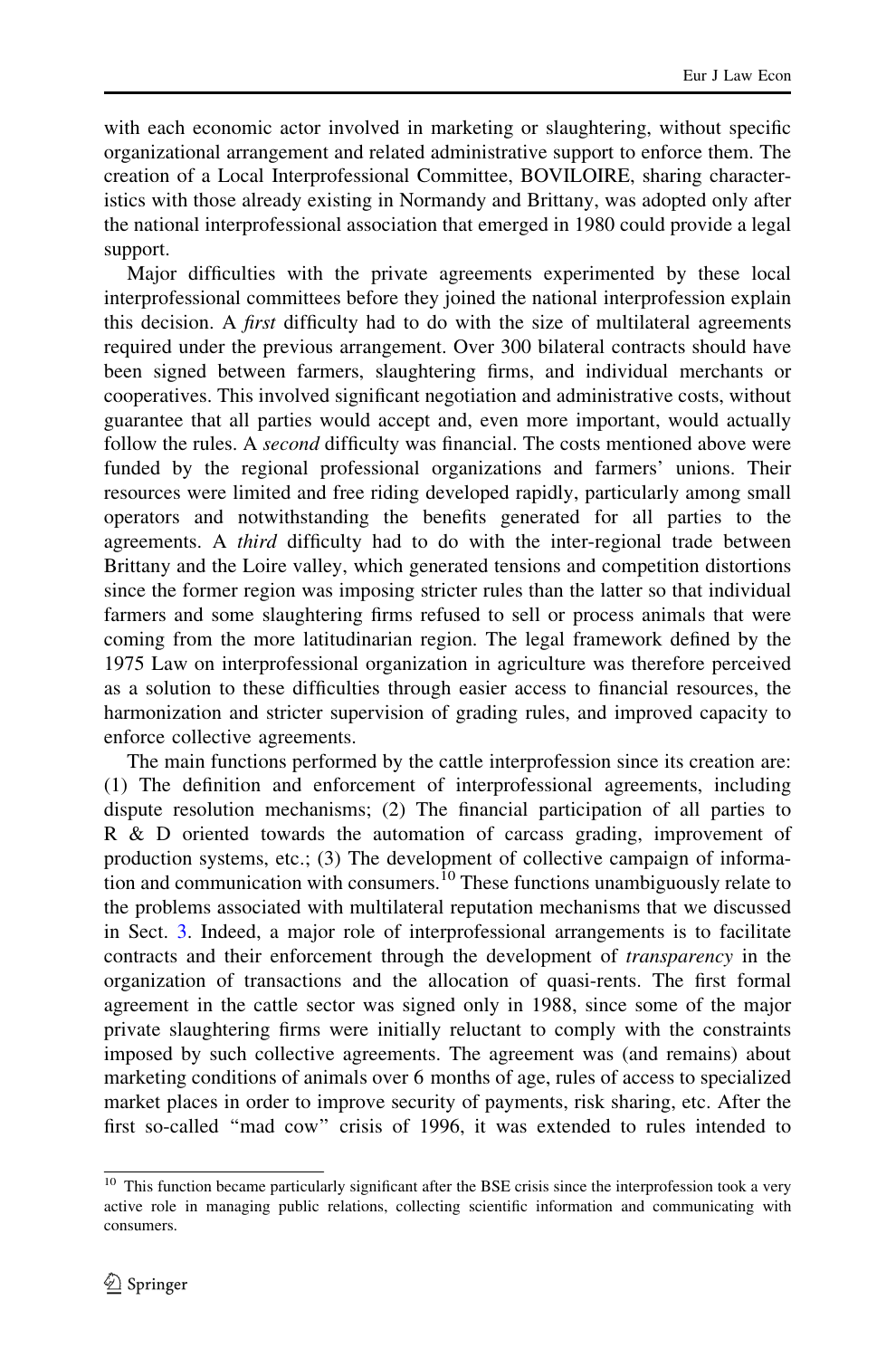#### Table 1 Main clauses of a typical agreement

The interprofessional agreement of 1988 on the market for cattle above 6 months of age

- a. Transfer of property rights: Rules fixing delays between the agreement and animals' removal at the farm, the maximal period between removal from the farm and slaughter, and standards for carcass presentation and weighting after slaughter
- b. *Transfer of risks*: Clauses define responsibilities in case of the accidental death of the animal during its transportation or transfer to the slaughterhouse, as well as provisions regarding veterinary interventions by public authorities (Local Interprofessional Committees provide mediation when needed in order to guarantee the rapid intervention of veterinary experts since this is a very perishable product)
- c. Individual animal identification: Standards establishing traceability systems in slaughterhouses, which is central for sanitary purposes as well for payments to farmers (messing up animals was, at that time, quite common in slaughterhouses so that farmers did not necessarily got paid for the 'right' animal)
- d. Conditions under which animals are weighted at the slaughterhouse: Clauses specify norms related to characteristics of carcass as well as delays between slaughtering and weighting (shrinking loss)
- e. Standardization of Information on 'weighting tickets' delivered to the seller: Detailed information must be provided to farmers allowing them to check that it corresponds to their animal and facilitating claims, which must be monitored by the interprofession in a very short delay. Some local committees even require slaughter houses to keep carcasses at least 24 h in order to make verification possible before the animal is delivered

f. Delays for payments to farmers: The agreement specifies payments should be made within 3 weeks

improve consumers' information on the origin, breed, and types of animals. Details of a typical agreement are provided in Table  $1<sup>11</sup>$ 

# 3.3 Major sources of contract litigations and their resolution

Most clauses in this interprofessional agreement unambiguously relate to problems of quality measurement and verifiability. This is a general problem in contract design: as emphasized by Pirrong ([1995\)](#page-22-0), incomplete quality specification of what is traded and problems of transfer of property rights among contracting parties are major sources of litigations in that they open the door to potential hold-up problems (Klein [1996](#page-21-0)). Transactors must therefore invest in order to delineate and transfer their property rights and to enforce the deal (Barzel [1997](#page-20-0)). For agricultural products, the difficulties often result from complex problems of quality, which make measurement and/or verification in a timely period particularly critical. This combination of technical expertise and very short delays imposed by food safety constraints imposes serious limitations on the role of courts in solving litigation. It largely explains the increasing role of interprofessions in the organization of transactions in a context of rapid changes.

In the cattle industry, the major change was the adoption of new pricing rules, with a switch from bilateral negotiations of prices in traditional livestock markets to posted prices fixed directly by slaughtering firms (more on this in Sect. [4\)](#page-16-0). The

<sup>&</sup>lt;sup>11</sup> Dramatic changes in R&D funding of French agriculture since 2002 have largely diffused the adoption of interprofessions, although most recent organizations are not involved in contract enforcement. An example of a R&D project is the design and implementation of an automatic grading system for beef carcasses, with the expectations of a more objective measurement than that from employees of slaughtering firms.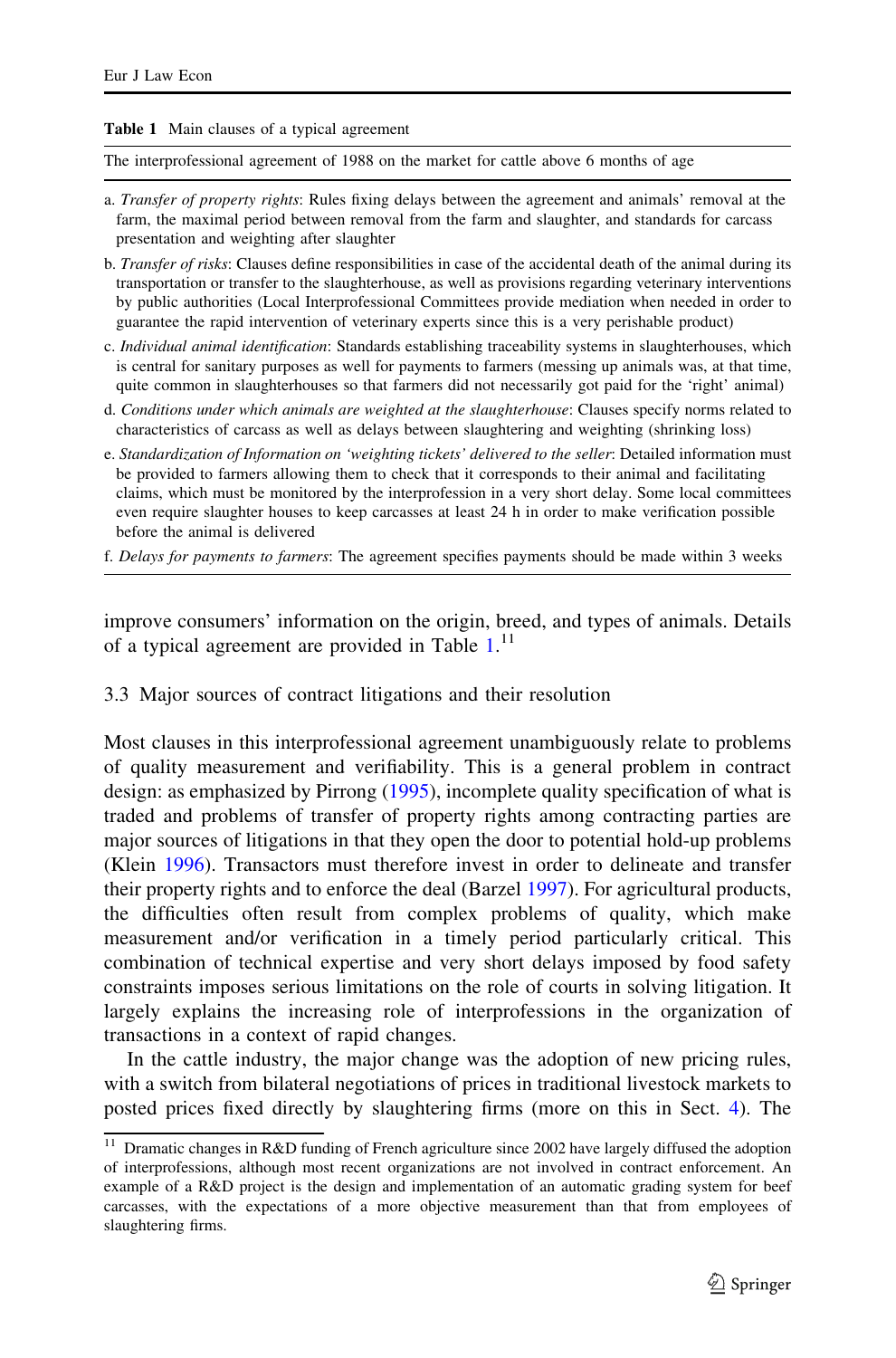underlying rationale for this change was that it would reduce search costs for animals dispersed over small, geographically scattered farms, as well as bargaining and measurement costs for the highly variable quality attributes of animals. However, the new rules raise severe problems of quality measurement, which is central for determining prices, since this is done when animals are already in the slaughterhouse, opening door to opportunistic behavior or to beliefs that slaughterhouses are behaving opportunistically.

Quality measurement as a major source of litigations and distrust between farmers and agro-food firms is well documented (Fausti and Feuz [1995](#page-21-0); Hobbs [1997\)](#page-21-0). Since quality largely determines the existence and size of quasi-rents, measurement errors are a major source of potential hold-up problems among contracting parties (Barzel [1982](#page-20-0); Klein [1996](#page-21-0)). Although standardized carcass grading intended to reduce measurement errors comparatively to the traditional method of evaluating living animals,<sup>12</sup> the new pricing method remains open to  $ex$ post opportunism, with slaughtering firms downgrading animals. 'Errors' on grading can lead to as much as a loss of 15–20% of the value paid to the breeder. Although their distribution over a large number of animals considerably reduces their statistical significance, they still seriously affect perception of fairness by farmers.

Indeed, beside the difficulty of direct observation of frauds by cattle raisers, reputation mechanisms and the activation of bilateral sanctions by individual farmers has no chance to deter abuses and to discourage opportunistic behavior among slaughtering firms. It is so because of (a) observability problems since evaluating carcass requires a technical expertise that cattle raisers do not have or master very imperfectly, and (b) time constraints since complaints should be examined almost instantaneously (before the carcass enters the transformation process) while cattle raisers are often informed only several days after the slaughtering. Of course, controls by parties external to the transactions are possible. In the French cattle industry, a quasi-public organization, the Meat and Livestock Commission (OFIVAL), operates random controls sporadically under formal delegation from the state. There is also the possible although quite exceptional intervention of the public bureau in charge of repressing frauds on products and services.<sup>13</sup> However, these public organizations suffer from limitations similar to those mentioned for public courts.

This likely explains why breeders who initiated interprofessional organizations rapidly got their Local Committees involved in the provision of inspection services in order to help implementing agreements and to provide expertise on grading and quality measurement. For example, in Brittany, a pioneering region in that respect, this *private inspection* service make unexpected visits in each slaughterhouse of its

<sup>&</sup>lt;sup>12</sup> A 1977 decree, later modified and integrated in a European regulation adopted on August 12, 1981, defined dressing and weighting rules for carcasses. However, the existence of this standard mainly introduced for facilitating the implementation of a statistical system for regulating markets accordingly to rules of the Common Agricultural Policy (CAP) does not mean its effective use as a contracting clause. From a legal point of view, slaughterhouses remain fully responsible for grading carcasses. It must be reminded that slaughterhouses are private properties, to which access can be restricted.

 $13$  In France, Direction Générale de la Consommation, de la Concurrence et de la Répression des Fraudes (DGCCRF).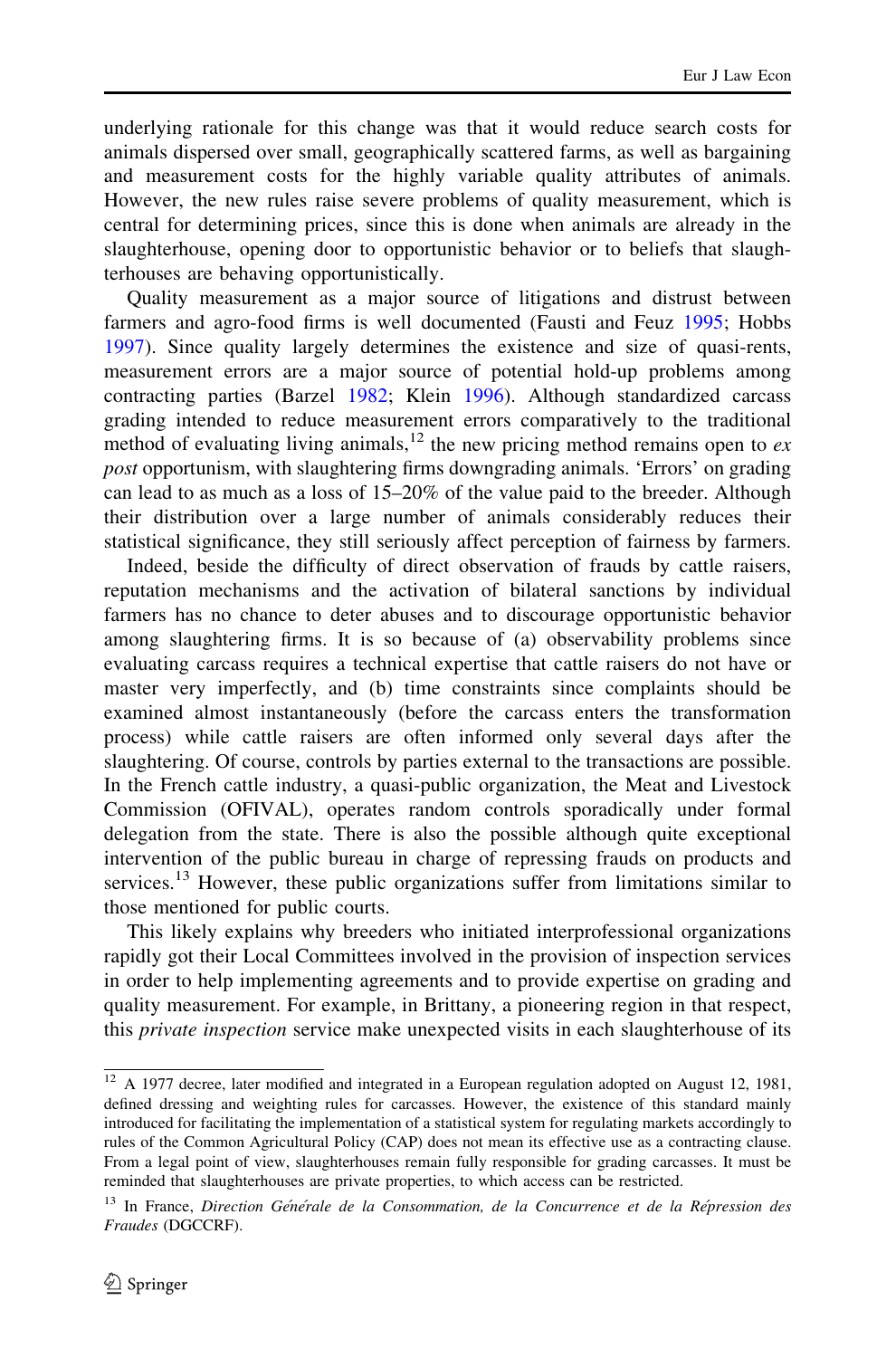| <b>rapic</b> $\boldsymbol{\mu}$ causes of image to $\boldsymbol{\mu}$ |                                           |                                              |                                                                                                       |                                                                                       |
|-----------------------------------------------------------------------|-------------------------------------------|----------------------------------------------|-------------------------------------------------------------------------------------------------------|---------------------------------------------------------------------------------------|
| Motivation of<br>request $(\% )$                                      | Litigation<br>on carcass<br>weight $(\%)$ | Litigations<br>on carcass<br>grading $(\% )$ | Responsibility in case<br>of animal mortality<br>or sanitary seizure by<br>public authorities $(\% )$ | Litigations on animal<br>identification or loss of<br>official weight tickets $(\% )$ |
| 256 Interventions                                                     | 31                                        |                                              | 33                                                                                                    | 16                                                                                    |

Table 2 Causes of litigation

Original data computed from phone records of CIR Bretagne over a period of 18 months in 1994–1995

jurisdiction at least once a week, with an extensive review with the manager of all carcasses recently graded. If differences are spotted, the inspector can require an adjustment in the payment to the farmer, and the slaughterhouse must comply. Such action would be almost impossible for individual farmers. In regions without these local services, farmers can turn to the quasi-public agency (OFIVAL). Statistics are not available at the national level, regarding the frequency and sources of litigations. However, we obtained from the Local Committee of Brittany detailed data that provide very significant indications on litigious factors between farmers and slaughtering houses (see Table 2).

The total number of requested interventions (256 over 18 months) may appear almost insignificant when compared to the total number of transactions in this region (over four millions animals annually slaughtered). However, as suggested by our theoretical framework and confirmed by all our interviews, what matters is that this is enough to activate reputation mechanisms, deterring slaughtering houses to behave opportunistically and improving mutual trust among parties. One could even argue that the small number of requests signals that the reputation mechanism implemented by this interprofessional organization works well. It operates more as a preventive system than as a coercive one, minimizing the number of potential disputes and economizing on transaction costs.

### 3.4 The threat of collective boycott

Another tool in the hands of interprofessional associations as private contract enforcers lies in their capacity to activate retaliation. As emphasized by Greif ([1989,](#page-21-0) [2005\)](#page-21-0), multilateral reputation mechanisms developed in a context of repeated games with imperfect monitoring depend on dedicated information and communication systems and on the capacity to punish deviants. In the interprofession we studied, this takes two forms: (a) Procedural and formal agreements coordinated directly by the interprofession, as illustrated by the example of inspection services; and (b) Informal mechanisms that take the form of extra-legal boycott actions.

In the interprofession of the cattle sector, procedural solutions operate as follows. If repeated non compliances to interprofessional agreements are observed, local committees can introduce a formal procedure, eventually leading to publication in specialized magazines of the appropriate information. This can obviously alter seriously the reputation of the deviant. Before going public, intermediate steps are built in to allow adjustment. Once an inquiry is opened, a formal report on deviant behaviors is addressed to the board of directors of the interprofessional association so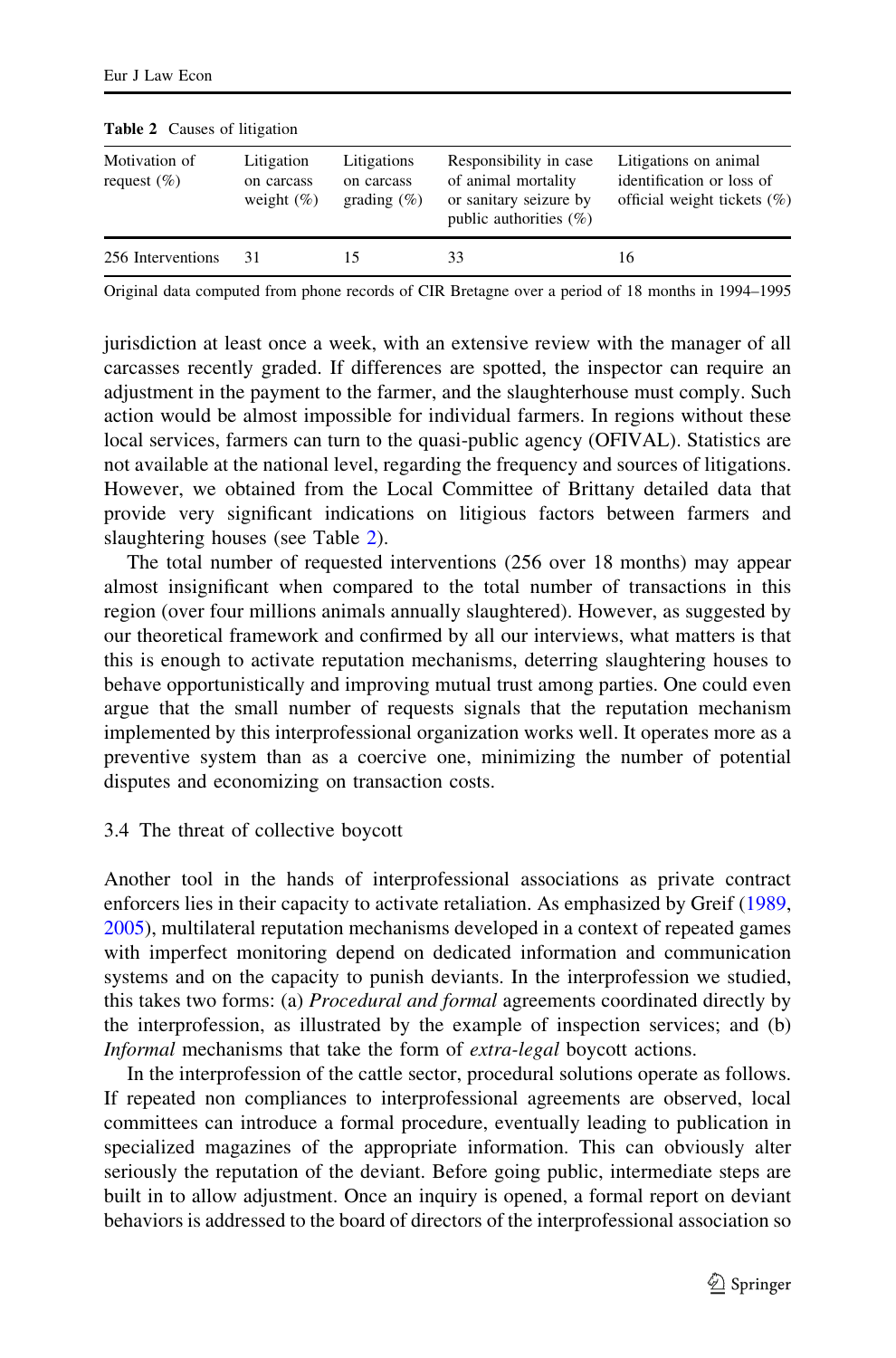that informal signals can alert the deviant. In case of repeated offenses, a written injunction is sent. Without appropriate changes, a third step is the invoice of a formal letter to the chairman of the professional union to which the deviant belongs. This person or his/her board can then engage disciplinary sanctions against the deviant, possibly up to banishment from the union (which is part of the interprofession, as it must be remembered). This is of course an extreme measure, to our knowledge never applied in the sector under review. The impact of banishment would also be less dramatic than the one observed in other situations of private ordering (for example, Milgrom et al. [1990](#page-22-0) or Greif [1993](#page-21-0)), since the opportunist could continue his activities, even if he has to support additional sanction costs imposed by his other trading partners. Still, the threat exists, with its potential impact on the deviant. One may wonder why slaughtering firms accept the intrusion of a private enforcing institution in their business, restricting their capacity to extract a more substantial part of the quasi rent. The only convincing justification we can see is that this collective organization contributes to the pacification and institutionalization of contractual relations, opening the way to dialogue among parties and reducing incentives to impose solutions through violent actions (Barzel [2002\)](#page-20-0).

This brings into the picture the second dimension of punishment. As noticed by Clay [\(1997](#page-21-0)), one striking thing about private institutions is the infrequent use of collective punishment. This does not preclude the possibility of such actions. Violence is another way to solve conflicts (Barzel  $2002$ ; Alston et al. [1999\)](#page-20-0).<sup>14</sup> When it happens, it usually signals the urgent need for adjustments and changes in the equilibrium among parties. We argue that the success of the interprofession as a private ordering mechanism results from the anticipation by participants, particularly slaughtering firms, of the risk of much more costly enforcement mechanisms, especially the threat of collective sanctions such as boycott or economic blockade. Confronted to that risk, it is less costly for parties to accept control through mechanisms mutually defined. However, in order to work adequately these private institutions need powerful informal mechanisms guaranteeing coherent collective actions and effective implementation of sanctions by all members, even if at a cost for individual members.

In the French agricultural sector, farmers' unions have assumed that role, implicitly complementing interprofessional organizations by taking over the active coordination of collective actions (Duclos [1998](#page-21-0)). Boycotts and temporary blockades have been ritual in the sector since the 1960s. One major advantage of this strategy from the point of view of farmers is that it requires a limited number of persons (and trucks, tractors, etc.), organized commando-like, thus reducing risks of defection and free-riding.<sup>15</sup> However, collective sanctions of this type remain exceptional, although episodic activation without specific reasons has been reported, likely as a strategy for maintaining credible threat (Greif et al. [1994\)](#page-21-0).

<sup>&</sup>lt;sup>14</sup> In 1994, a complete physical blockade of the main slaughtering firms located in the Loire valley was implemented by coordinated groups of farmers. It was stopped 3 weeks later, after the accidental death of an employee of one of the slaughtering firms.

<sup>&</sup>lt;sup>15</sup> It is easier for cattle breeders to use blockade than for producers of more perishable goods like, say, tomatoes. Indeed, cattle breeders are less time constrained, with marginal loss in animals' quality and marginal costs feeding them if they deliver animals later on.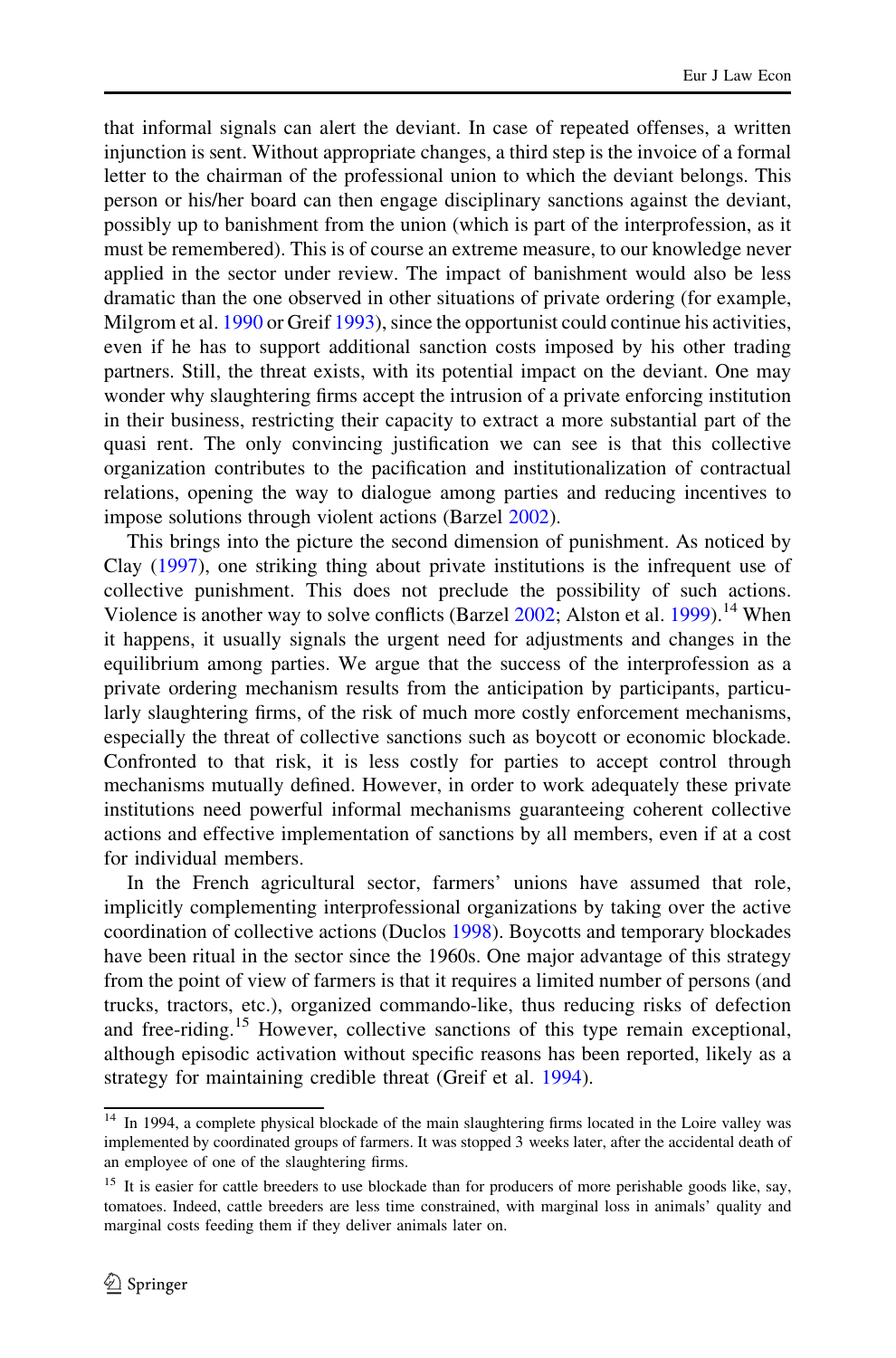<span id="page-16-0"></span>In the long run, procedural conflict resolution of the first type has clearly prevailed in interprofessions, thus confirming the hypothesis that private ordering develops as a mean for solving disputes, reducing conflicts, and minimizing transaction costs.

# 4 Gains and limitations

The decision to rely on interprofessions or other modes of collective organization that are 'private institutions' with a legal status for implementing agreements and solving conflicts remains a private initiative in the hands of economic actors. But why do they choose the support of the law and this mode of self-enforcing arrangement? From an economic point of view,<sup>16</sup> the answer must lie in the balance between gains and costs of private institutions embedded in a legal framework compared to alternative solutions such as relying on public bureaus or going to courts.

### 4.1 Gains expected from collective action embedded in a legal framework

Indeed, the creation of private contract-enforcement institutions is one option among others. When effective public institutions exist, parties may alternatively choose to face enforcement problems strictly through contractual relationships (Greif [2005\)](#page-21-0). Bilateral arrangements may be preferred for defining property rights, identifying residual claimants, and narrowing or even eliminating sources of contractual hazards (Williamson [1985](#page-22-0); Klein [1992\)](#page-21-0). In the cattle industry, this option developed before that of interprofession organizations. Contractual agreements and private organizational solutions initially prevailed for facing a major change, namely: the privatization of slaughtering houses. Privatization occurred in the 1970s, mainly motivated by the large investments required for meeting the new European sanitary standards. Producers' groups, mostly organized in cooperatives, played an important role in that process. Of the 291 slaughtering houses in France,<sup>17</sup> only 25% are under public control, mostly boards ('regies') administered by local authorities, the remaining being in the hands of private firms and cooperatives, the later slaughtering about 50% of the total French production.

The significant involvement of producers' groups was clearly motivated by the search for organizational solutions by farmers wishing to reinforce their bargaining power in their negotiations with increasingly concentrated agro-food firms (Danet [1982\)](#page-21-0). However, it rapidly became obvious that collective action through organizational forms such as cooperatives had its limitations. First, they represent only half of the slaughtering houses and about one-third of the transactions.<sup>18</sup> In a

<sup>&</sup>lt;sup>16</sup> Other approaches may be relevant here, e.g., political science or sociology.

<sup>&</sup>lt;sup>17</sup> Data from 2000. See Libecap ([1992\)](#page-21-0) for an analysis of the determinants of a similar evolution in the US.

<sup>&</sup>lt;sup>18</sup> The French cattle market is mainly organized through intermediaries: transactions are processed by producers' groups (32%), private middlemen (34%), or directly by slaughtering firms (15%), the remaining 19% being traded on traditional livestock markets. Less than 3% of transactions are done on markets through auctions.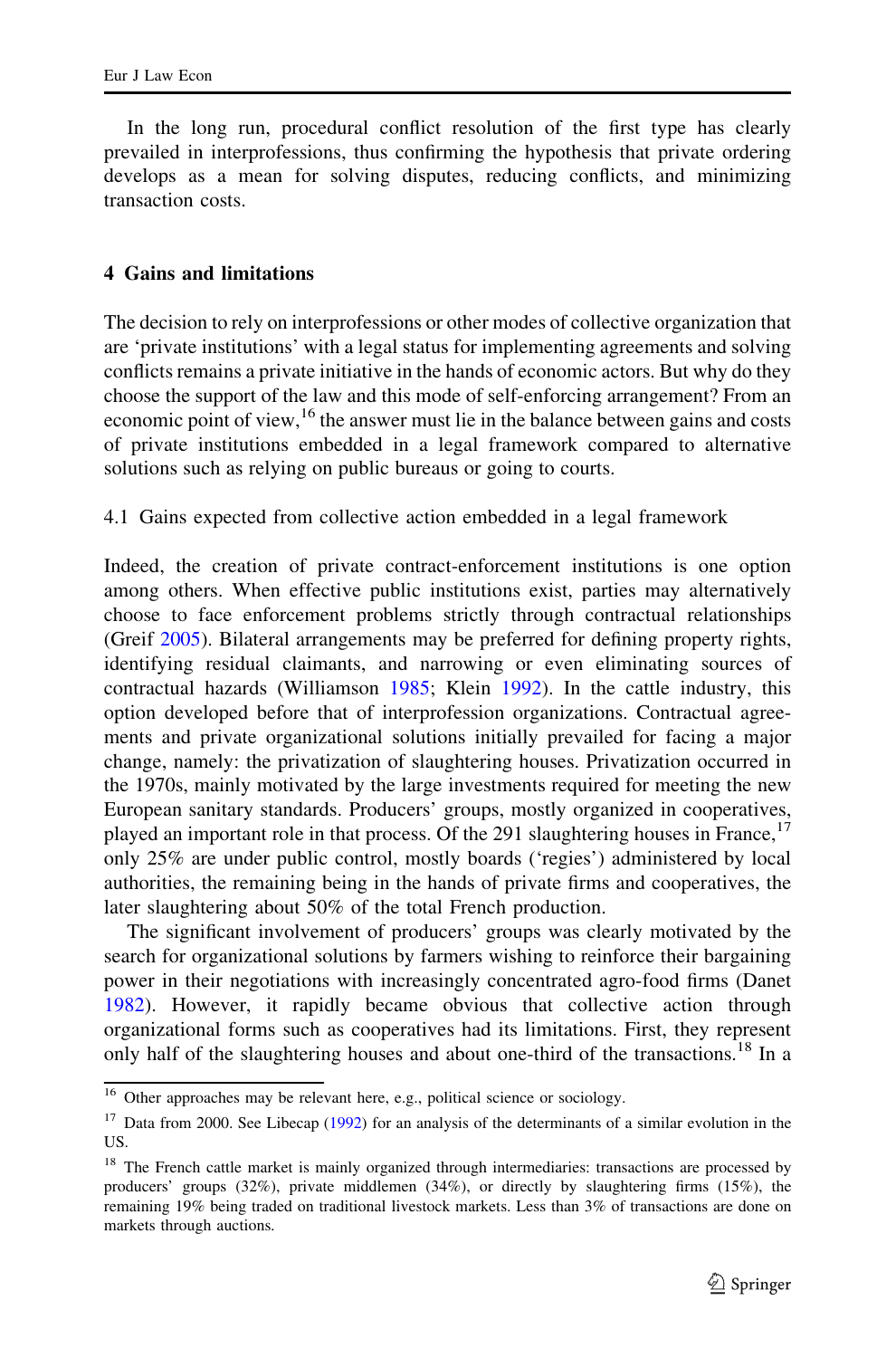competitive environment, this imposes an important limit on the impact of their action. Second, the distortions affecting the grading system in the cattle industry generated disparities that fed conflicts. Third, these distortions in the implementation of the grading system also revealed the relative inadequacy of private contractual arrangements for dealing with the problems of verifiability, quality measurement, and price determination that we have identified as crucial in the sector.

The combination of these factors explains why parties turned to a more constraining solution, the interprofessional organization, which facilitated the adoption and enforcement of new pricing rules preferred by slaughtering firms, particularly by switching from prices bilaterally negotiated on traditional livestock markets to a posted price mechanism involving a more direct relationship between slaughtering firms and their suppliers (Mazé  $2000$ ,  $2002$ ). However, efficiency gains expected from this change in pricing rules, through a reduction of information and bargaining costs previously supported by slaughtering firms, could have been ruled out by *ex post* measurement and enforcement costs (Barzel [1982;](#page-20-0) Wang [1993](#page-22-0)).

Hence, the key role played by enforcement institutions, whether they are private or public. In our case, gains related to the adoption of the new pricing rules must be compared to the costs of organizing collective retaliation and to the costs of turning to enforcement by a third party. Since collective action is very difficult to build and tend to be taken over by the violent action of small groups, the costs of organizing collective action (on the sellers' side) adding to the risk of costly retaliation by the commercial sector (on the buyers' side) have pushed partners to endorse an alternative to violent coercion. Interprofessional arrangements looked like a viable solution despite their own running costs. $^{19}$ 

# 4.2 The changing nature of coalition as a limit

However, interprofessional organizations of that type have their own limitation. In order to effectively monitor conflicts and enforce contracts, they must remain neutral with respect to conflicting interests, although they are not really *independent* since they are born out of a coalition among parties to the arrangement…and to conflicts! These constraints point out the importance of their mode of governance. Lorvellec [\(1993](#page-21-0)) suggests that the efficiency of such organizations is conditioned by three basic rules: representativeness, parity, and unanimity. These rules are not easily implemented (Johnson and Libecap [2003](#page-21-0)).

In that perspective, the effectiveness of private institutions relies less on coercion than on voluntary commitment and shared consensus among participants that have their own agenda. This explains the emphasis, in most studies on private ordering, on the homogeneity or cohesiveness, often related to the belonging to an ethnic community or a specific professional group (Greif [1993,](#page-21-0) [2005](#page-21-0)). This is not so with

<sup>&</sup>lt;sup>19</sup> Actually a tax, imposed by the Law, is defined and collected by the interprofessional organisation at the national level. The tax was equal to 21 Euros/TEC in 2009, to be shared between farmers, slaughtering firms and retailers. The annual budget of the national interprofession in the cattle industry is around 35 million Euros, with 35% of this budget redistributed to the Local Interprofessional Committee (LIC).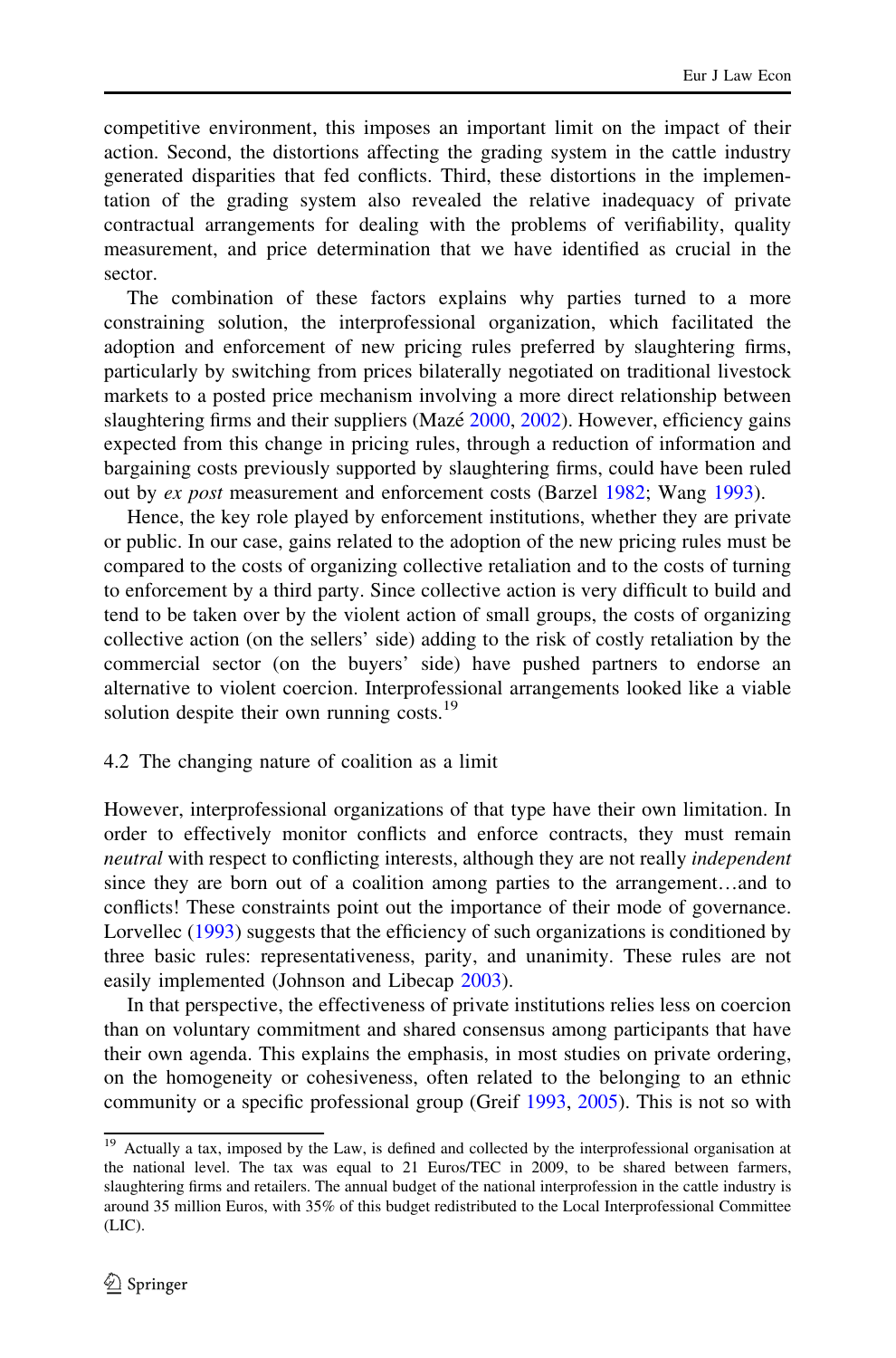the national interprofessional association of our sector. It involves 13 organizations, including representatives of large and small retailers, farmers' unions, cooperatives, middlemen, private slaughtering firms, public slaughter houses, and wholesalers. In that context, the Law 75-600 adopted in 1975 grounded the legitimacy of interprofessional associations into public order and opened the possibility of more stable arrangements, particularly through the specific clause imposing that there be only one national interprofession for each agricultural sector.

Nevertheless, the creation of such interprofessional association backed up by the law strongly depends on the free will of all representative professional organizations of a specific sector to adhere and balance conflicting interests among their respective members. As a matter of fact, representative bodies are populated by those who balance each other's coercive and economic powers (Greif [2005](#page-21-0)). Thus, tensions and versatile alliances among participating organizations are at stake. One major source of these tensions came out of the industrial consolidation and regional specialization that occurred since the 1970s. These trends increased the dependence of local farmers on agro-food firms located in the same area and amplified competition among regions. Regional links developed that could help superseding professional specificities at stake for the formation of stable coalitions. However, these forces go in opposite direction from those favoring the creation of an interprofessional association at the national level. Equilibrium between intra and interregional competition then becomes a central issue.

A conflict between the National Interprofession and a Local Committee (namely, Brittany) regarding the collection of fees financing the system provides evidence of this tension. The standard mechanism is that the money collected is sent directly to the national organization that then redistributes resources to local organizations. However, Brittany rejected this solution and negotiated an alternative arrangement in which the money collected is channeled through the local organization that then forward the proportion agreed upon to the National level. Clearly, the choice of one solution rather than another changes the balance of power between the local and national level, giving financial leverage to different parties. This is especially so when some regions (or some groups) have a significant leadership, for economic or political reasons. As argued by Greif et al. ([1994\)](#page-21-0), rulers tend to lean towards the rights of groups that are well organized and have a large influence, turning away from groups less able to retaliate in case of opportunistic behavior from the dominant groups. $20$ 

### 4.3 Collective organizations and the scope for self-regulation

General conditions under which private ordering institutions embedded in a legal framework are efficient can be drawn from our analysis of the cattle industry. What we have shown above is that the interprofessional association emerged primarily as

<sup>&</sup>lt;sup>20</sup> Barriers to entry if they are tight enough may help keeping the coalition stable and facilitate enforcement (Bernstein [1992;](#page-20-0) Clay [1997](#page-21-0); Richman [2005\)](#page-22-0). However, they need also to be porous enough to allow the gradual expansion of the coalition over time, which is a condition for capturing gains from a better matching of agents to market opportunities (Clay [1997](#page-21-0)). Moreover, they often confront competition policies.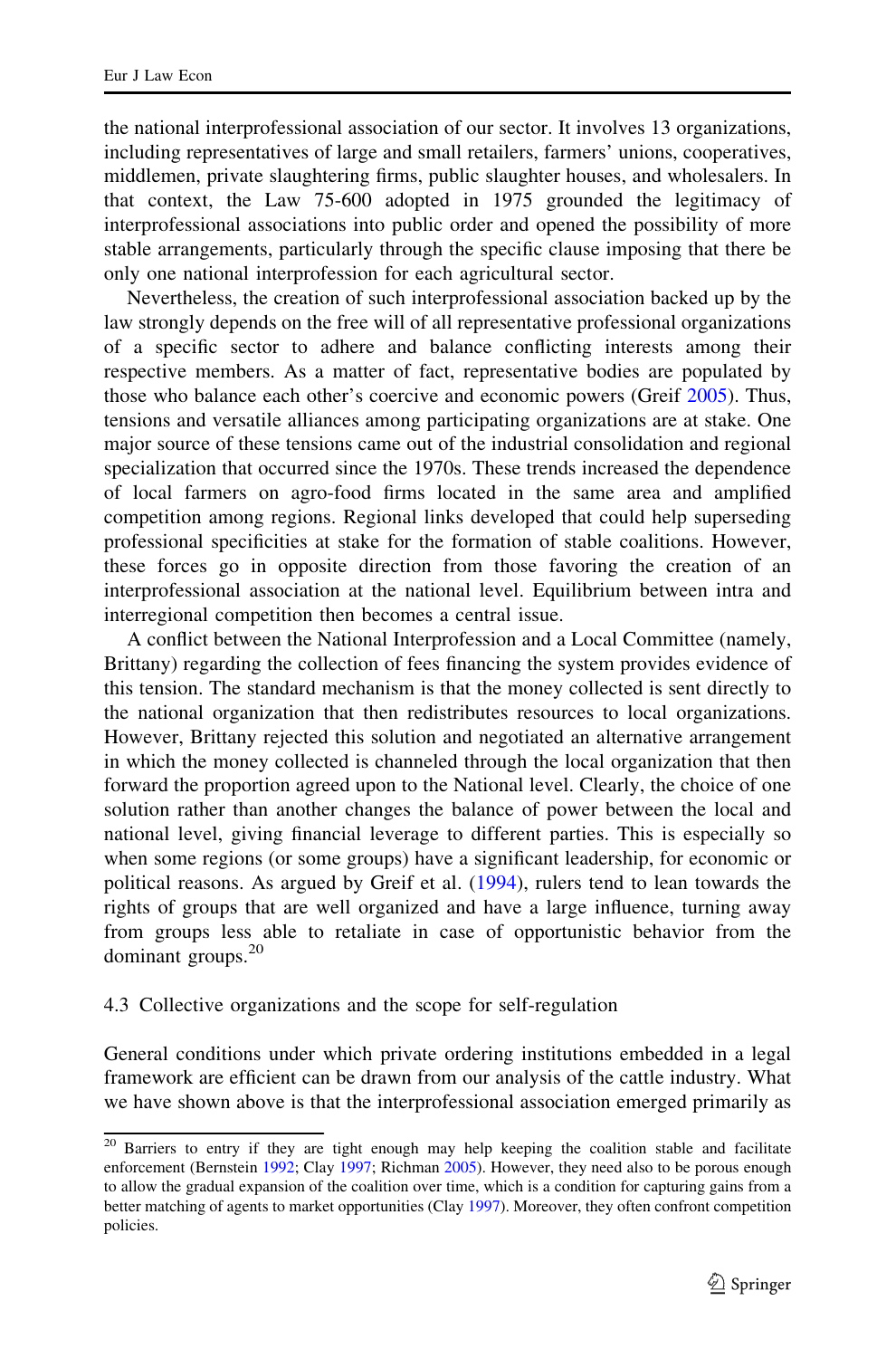<span id="page-19-0"></span>a response to a change in the organization of transactions and the need to improve dispute resolutions and private contract enforcement. Efficiency considerations rather than just distributive or rent seeking strategies were the major drivers. However, the creation of an ''interprofession'' is only one option among others, so that other factors may influence this decision as well.

Indeed, the nature of the coalition among professional organizations and with economic actors is a central issue (Johnson and Libecap [2003\)](#page-21-0). An essential component is that the creation of an interprofessional association help minimizing the costs of coalitions formation when the number of actors involved is high. Thus, the actual motivation for its creation in a specific sector likely varies according to: (1) the degree of industrial consolidation, which determines the size and number of agro-food firms involved; (2) the degree of regional specialization, which involves the development of specific assets and specific comparative advantages.

This is what we observe in the cattle industry. A low degree of industrial consolidation maintained a large number of firms, so that multiple parties were involved; and relatively weak regional specializations of breeding activities lead to unstable coalitions. The combination of these two conditions increased the expected benefits from an interprofessional coordination, especially regarding quality grading and private contract enforcement. Although the leadership of one region, Brittany in this case, was significant, it was not powerful enough, with less than 40% of the total national production, to impose its own rules and to prevent the creation of national interprofession.

In other sectors, when leading firms prevail or when regional specialization is strong enough, an interprofessional organization is less likely to emerge as it is less costly for a firm to manage agreements… and conflicts directly with local producer's groups.<sup>21</sup> This is what we observe, for example, in the French pork industry, in which most of the production is located in Brittany, or in the processed vegetable industry, in which the interprofessional association continuously declined since the 1990s as a result of the dramatic concentration in the industrial organization of the sector. Professional self-regulation and decentralized negotiations at the firm level prevail in those cases, since they allow a reduction of bilateral bargaining costs with individual farmers while imposing the standards of the leading firm with respect to regulating transactions for a specific region or sector.

# 5 Conclusion

Private institutions play a central role in the efficient organization of economic exchange and the regulation of markets. They improve contractual performances and reduce transaction costs, for example by establishing quality classification or codification. They also contribute to extend the self-enforcing range of contracts in a

 $21$  In the case of quality certifications in the food sector, the level of quasi-rents generated by differentiation strategies might be high enough to cover added administrative costs generated by such interprofessional organization. This reduces the expected benefits from embedding the arrangement in the Law of 1975 on interprofessional organization and from complying with the restrictive rules regarding membership and representation that it imposes.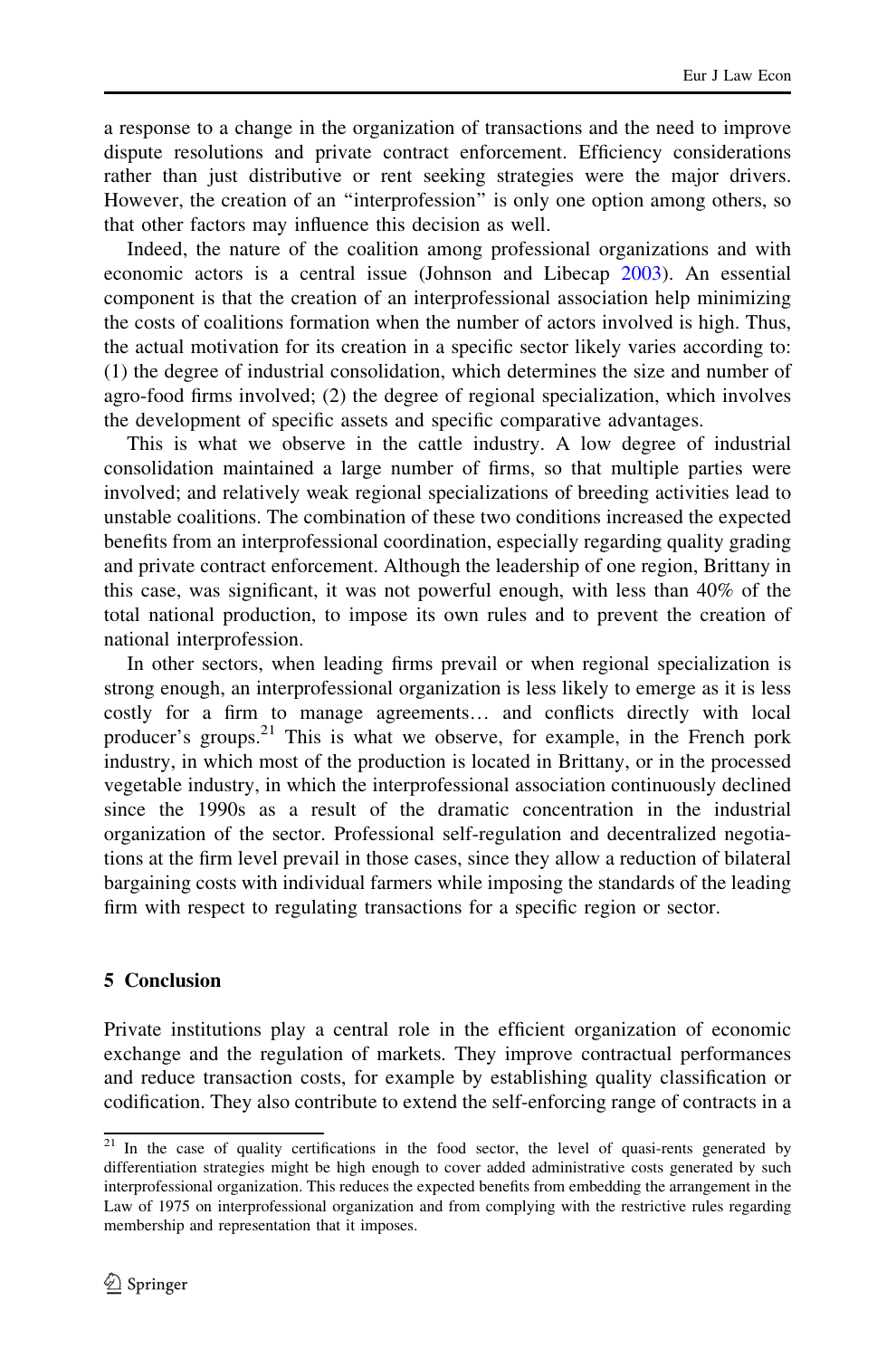<span id="page-20-0"></span>world in which not all information is verifiable by an independent third party and in which courts cannot always enforce agreements. First, private enforcement institutions may enjoy industry expertise and specialized knowledge regarding industry transactions. Second, private rules can be tailored to idiosyncratic needs. Third, private systems are often able to act at lower costs than overloaded and procedure laden public courts. Fourth, they tend to produce more predictable outcomes.

The analysis of one such private institution, the Interprofessional Organization in the cattle industry, confirms that private institutions represent a powerful tool for reducing enforcement costs, particularly when dealing with multilateral agreements. In contrast with the emphasis in the literature on formal  $ex$  post arbitration systems, private institutions rather operate as ex ante mediation systems based on complex semi-formal arrangements. At the same time, we have shown that these institutions are subject to severe limitations when multiple parties are involved. Taking this into account, we have argued that being embedded in a legal framework can reduce their cost of governance. However, this is not always a sufficient condition to ensure full convergence of conflicting interests: extra-legal actions may also play a role in building credible threat of retaliation.

We suggest that there are general lessons to be learned from our specific case regarding the complementarity between private institutions and public order when multilateral agreements are involved. In this situation, transactors are confronted to coalitions: a legal framework imposing rules and procedures can under these circumstances complement the role of private institutions, increasing the selfenforcing range of contracts, thanks to improved credibility and lower transaction costs.

### References

Allen, D., & Lueck, D. (2002). The nature of the farm. Cambridge: MIT Press.

- Alston, L., Libecap, G., & Mueller, B. (1999). A model of rural conflict: Violence and land reform policy in Brazil. Environment and Development Economics, 4, 135–160. doi:[10.1017/S1355770X99000](http://dx.doi.org/10.1017/S1355770X99000121) [121.](http://dx.doi.org/10.1017/S1355770X99000121)
- Aoki, M. (2001). Towards a comparative institutional analysis. Cambridge: MIT Press.
- Barzel, Y. (1982). Measurement cost and the organization of markets. The Journal of Law & Economics, 25, 27–48. doi:[10.1086/467005](http://dx.doi.org/10.1086/467005).
- Barzel, Y. (1997). Economic analysis of property rights (2nd ed.). Cambridge: Cambridge University Press.
- Barzel, Y. (2002). A theory of the state. Economic rights, legal rights and the scope of the state. Cambridge: Cambridge University Press.
- Bernstein, L. (1992). Opting out the legal system: Extralegal contractual relations in the diamond industry. The Journal of Legal Studies, 21, 115–157. doi:[10.1086/467902](http://dx.doi.org/10.1086/467902).
- Bernstein, L. (1996). Merchant law in a Merchant court: Rethinking the code's search for immanent business norms. University of Pennsylvania Law Review, 144, 1765–1821. doi:[10.2307/3312639.](http://dx.doi.org/10.2307/3312639)
- Bernstein, L. (2001). Private commercial law in the cotton industry: Creating cooperation through rules, norms, and institutions. Michigan Law Review, 99, 1724–1788. doi[:10.2307/1290478](http://dx.doi.org/10.2307/1290478).
- Chalfant, J., & Sexton, R. (2002). Marketing orders, grading errors and price discrimination. American Journal of Agricultural Economics, 84(1), 53–66. doi:[10.1111/1467-8276.00242](http://dx.doi.org/10.1111/1467-8276.00242).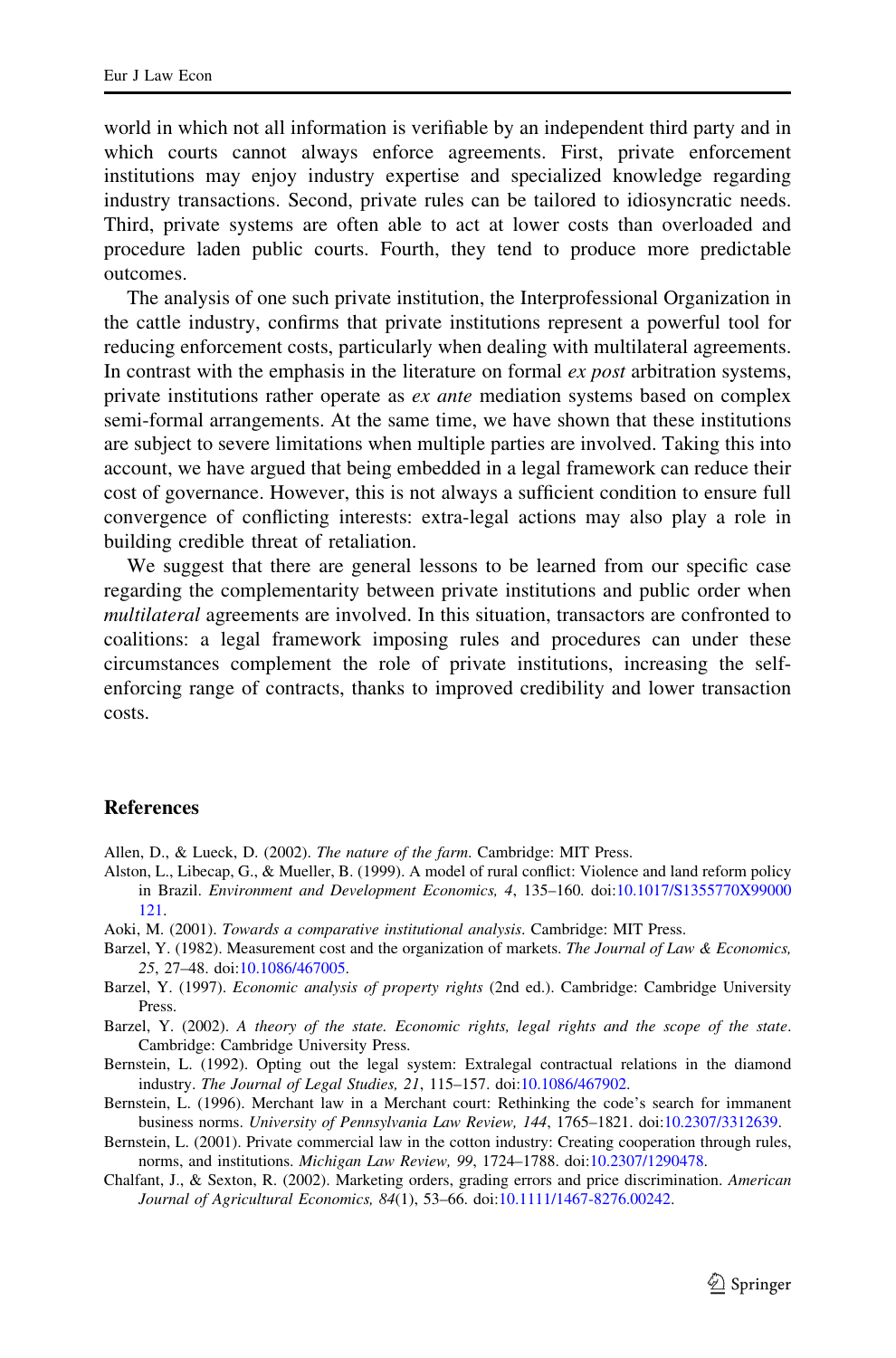- <span id="page-21-0"></span>Clay, K. (1997). Trade without law: Private-order institutions in Mexican California. Journal of Law Economics and Organization, 13(1), 202–231.
- Danet, J. (1982). Droit et disciplines de production et de commercialisation en agriculture. Thèse de doctorat d'état en droit, Université Paris I Panthéon-Sorbonne, Paris.
- Dixit, A. (2004). Lawlessness and economics. Alternative modes of governance. Princeton: Princeton University Press.
- Duclos, N. (1998). Les violences paysannes sous la Vème République. Paris: Economica.
- Ellickson, R. (1989). A hypothesis of wealth-maximizing norms: Evidence from the whaling industry. Journal of Law Economics and Organization, 5(1), 83–97.
- Fausti, S., & Feuz, D. (1995). Production uncertainty and factor price disparity in the slaughter cattle market: Theory and evidence. American Journal of Agricultural Economics, 77, 533–540. doi: [10.2307/1243222.](http://dx.doi.org/10.2307/1243222)
- Greif, A. (1989). Reputation and coalitions in medieval trade: Evidence on Maghribi traders. The Journal of Economic History, 49, 857–882.
- Greif, A. (1993). Contract enforceability and economic institutions in early trade: The Maghribi trader's coalition. The American Economic Review, 83(3), 230–253.
- Greif, A. (2005). Commitment, coercion, and markets: The nature and dynamics of institutions supporting exchange. In C. Ménard & M. Shirley (Eds.), Handbook of new institutional analysis. Dordrecht: Springer.
- Greif, A., Milgrom, P., & Weingast, B. (1994). Coordination, commitment and enforcement: The case of merchant guild. The Journal of Political Economy, 102(4), 745–776. doi:[10.1086/261953](http://dx.doi.org/10.1086/261953).
- Hadfield, G. (2005). The many legal institutions that support contractual commitment. In C. Ménard  $\&$ M. Shirley (Eds.), Handbook of new institutional analysis. Dordrecht: Springer.
- Hendrikse, G. (2004). Restructuring agricultural cooperatives. Rotterdam: Erasmus University.
- Hobbs, J. (1997). Measuring the importance of transaction cost in cattle marketing. American Journal of Agricultural Economics, 77, 1083–1095. doi[:10.2307/1244266.](http://dx.doi.org/10.2307/1244266)
- Johnson, R., & Libecap, G. (2003). Transaction costs and coalition stability under majority rules. Economic Inquiry, 41, 193–207. doi[:10.1093/ei/cbg001.](http://dx.doi.org/10.1093/ei/cbg001)
- Kandori, M. (1992). Social norms and community enforcement. The Review of Economic Studies, 59, 63–80. doi:[10.2307/2297925.](http://dx.doi.org/10.2307/2297925)
- Kenney, K., & Klein, B. (1983). The economics of block-booking. The Journal of Law & Economics, 26, 497–540. doi:[10.1086/467048.](http://dx.doi.org/10.1086/467048)
- Klein, B. (1992). Contracts and incentives: The role of contract terms in assuring contractual performance. In L. Werin & H. Wijkander (Eds.), Contract economics. Oxford: Basil Blackwell.
- Klein, B. (1996). Why hold-up occur: The self-enforcing range of contractual relationships. Economic Inquiry, 34, 444–463.
- Lazzarini, S., Miller, G., & Zenger, T. (2004). Order with some law: Complementarity versus substitution of formal and informal arrangements. Journal of Law Economics and Organization, 20(2), 261–294. doi[:10.1093/jleo/ewh034.](http://dx.doi.org/10.1093/jleo/ewh034)
- Libecap, G. (1992). The rise of Chicago meat packers and the origin of meat inspection and antitrust. Economic Inquiry, 30(2), 242–262.
- Lorvellec, L. (1993). Organisations et accords interprofessionnels. Juri-Classeurs Agro-Alimentaire, Fascicule 830, 1, 2. Paris: Editions Techniques.
- Maxime, F., & Mazé, A. (2006). Auditor independence: Beyond the dilemma of combining auditing and advisory activities for the development of quality assurance systems in agriculture. European Journal of Agricultural Education and Extension, 12(1), 59–74. doi:[10.1080/13892240600740936](http://dx.doi.org/10.1080/13892240600740936).
- Mazé, A. (2000). Le choix des contrats à l'épreuve de la qualité. Une analyse des mécanismes de gouvernance dans le secteur de la viande bovine. Thèse de Doctorat es Sciences Economiques, Université de Paris I (Panthéon-Sorbonne), Paris.
- Mazé, A. (2002). Retailer's branding strategies: Contract design, organizational change and learning. Journal of Chain and Network Science, 2(1), 33–45. doi[:10.3920/JCNS2002.x016.](http://dx.doi.org/10.3920/JCNS2002.x016)
- McMillan, J., & Woodruff, C. (1999). Dispute prevention without courts in Vietnam. Journal of Law Economics and Organization, 15(3), 637–656. doi[:10.1093/jleo/15.3.637](http://dx.doi.org/10.1093/jleo/15.3.637).
- McMillan, J., & Woodruff, C. (2000). Private ordering under dysfunctional public order. Michigan Law Review, 98, 2421–2458. doi[:10.2307/1290349](http://dx.doi.org/10.2307/1290349).
- Ménard, C. (1996). On clusters, hybrids, and other strange forms. The case of the French poultry industry. Journal of Institutional and Theoretical Economics, 152(1), 154–183.